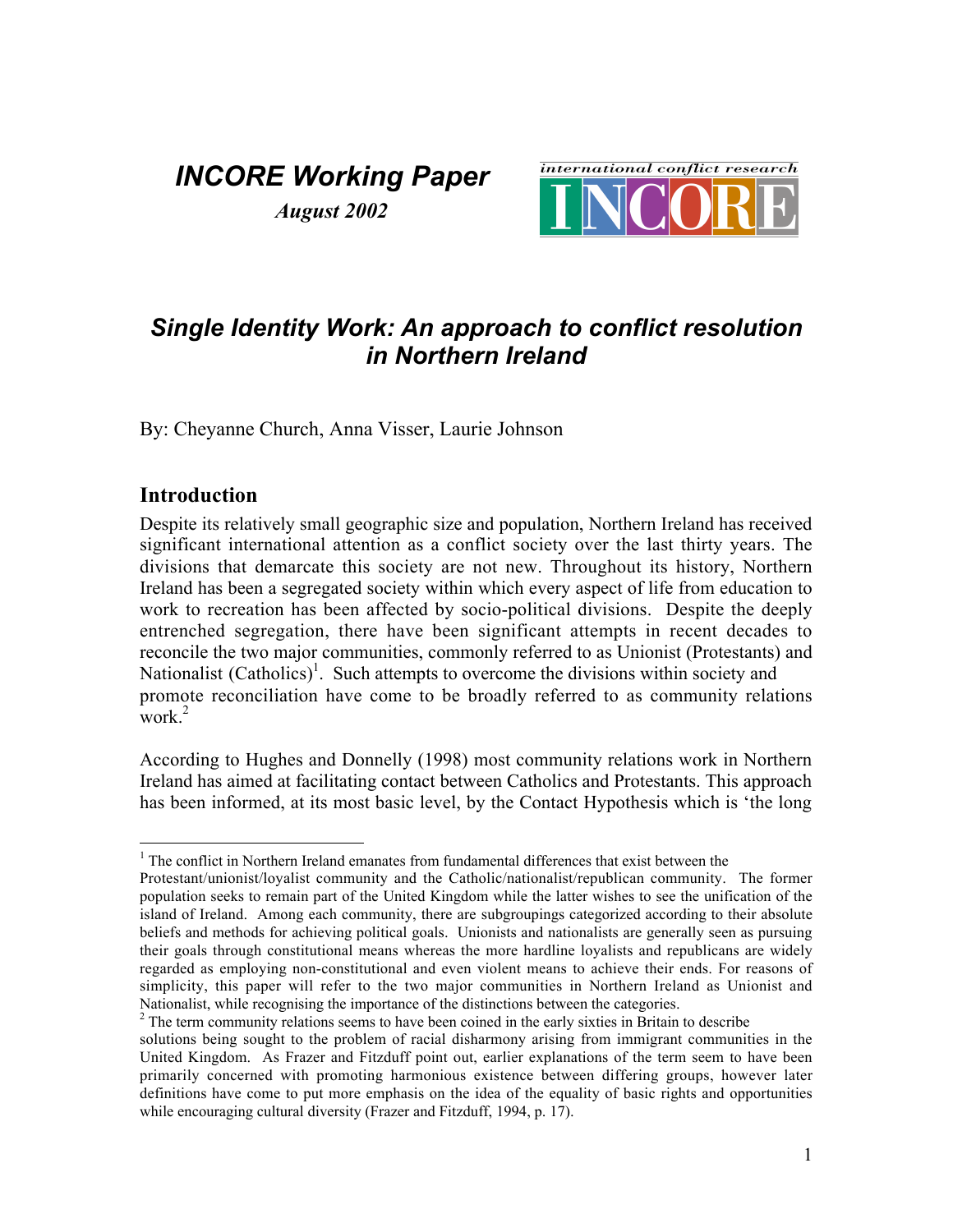and widely held belief that interaction between individuals belonging to different groups will reduce ethnic prejudice and intergroup tension' (Hewstone and Brown, 1986, p. 1).

However, despite the opportunities for both formal and informal contact between the communities in Northern Ireland, serious problems remain. Indeed there have been instances where contact has proven detrimental to community relations by reinforcing stereotypes and distrust. Given the existing barriers and the lack of convincing evidence that cross-community contact actually works, several alternative models of community relations work have developed, one of which is 'single identity work'. Simply stated, single identity work involves engaging individuals singularly from within one community to discuss, address and potentially challenge the causes of conflict, with particular emphasis on skills and confidence building measures. Single identity work most commonly, but not always, occurs when cross-community contact is untenable due to fear, suspicion or physical threat. After years of practise, debate remains as to whether single identity work should be a first step or prelude towards cross-community work, or an end of its own. In Northern Ireland this work is done with groups whose membership is singularly derived from within one of the two major communities, either Catholic or Protestant.

This paper provides an exploratory introduction to single identity work, its origins and some of the questions and challenges this approach currently faces. By providing a brief context of the conflict in Northern Ireland, it highlights the deeply divided nature of this society as the basis from which single identity work developed. The Contact Hypothesis, as one of the primary foundations of community relations practice, is discussed and single identity work is examined within this conceptual framework. The final section addresses the role of single identity work in Northern Ireland, delineates the major types of single identity work, and discusses the challenges and questions which continue to be raised in relation to the efficacy of this approach. This paper does not intend to represent an exhaustive study of single identity work in Northern Ireland, but rather seeks to provide an exploratory introduction to this particular approach to community relations.

This paper largely derives from a best practice project conducted on single identity work during the Local International Learning Project (LILP)<sup>3</sup> at INCORE<sup>4</sup> in Northern Ireland. The project involved three workshops with community relations practitioners who have extensive experience in single identity work among other approaches. The workshops were facilitated along a semi-structured agenda that sought to elicit information and practitioner perspectives that would provide the basis for a common understanding around a set of key issues. The aim of the project was to identify a body of best practice

<sup>4</sup> INCORE – The Institute for Conflict Resolution is a joint research institute of the United Nations

<sup>&</sup>lt;sup>2</sup><br>3  $3$  The Local International Learning Project (LILP) aimed to promote the exchange of models and ideas between Northern Irish and international practitioners and policy-makers within the field of conflict resolution and community relations.

University and the University of Ulster. It seeks to address the management and resolution of contemporary conflicts through research, training, practice, policy and theory. For further information see, www.incore.ulst.ac.uk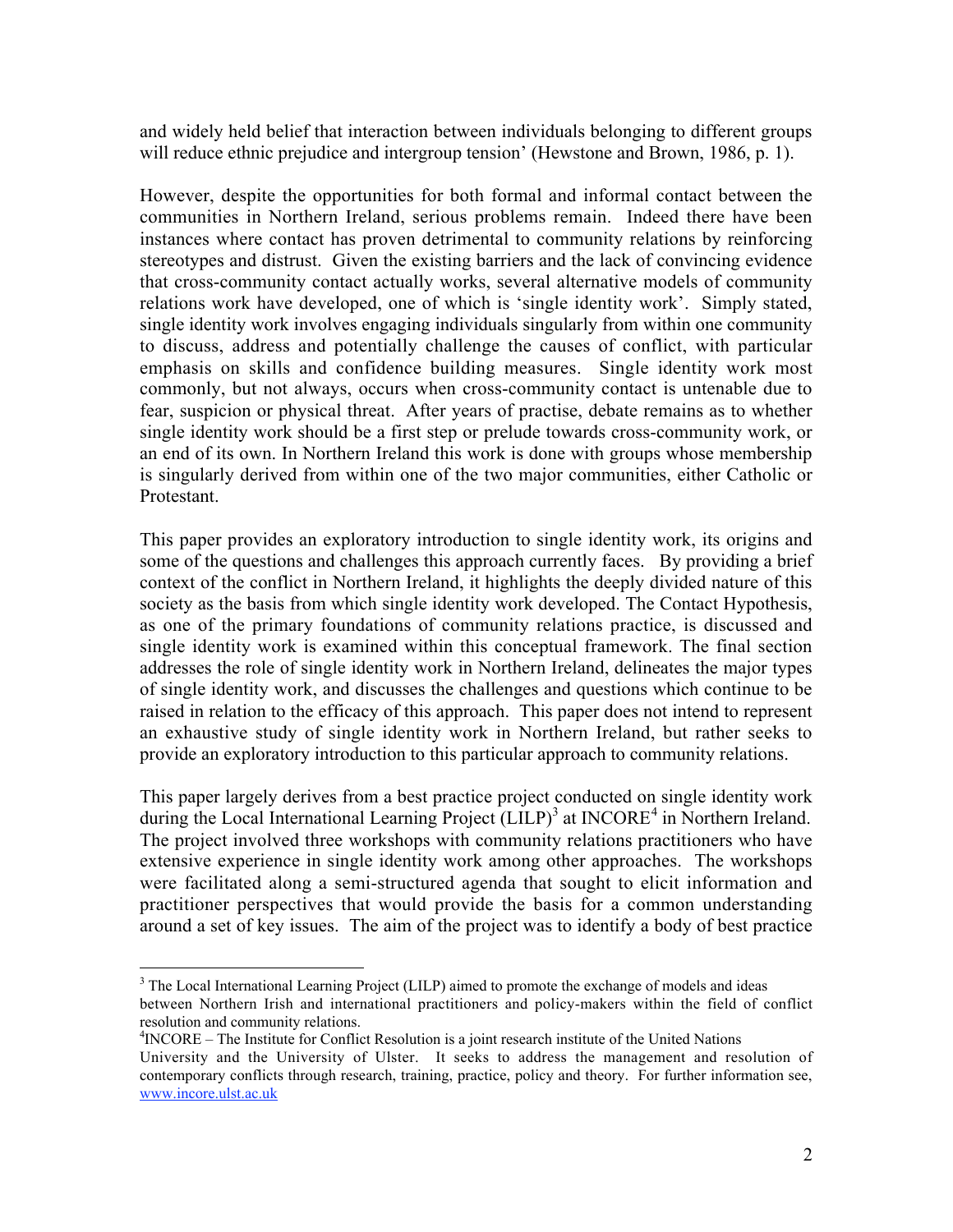in community relations that would lend itself to sharing across all involved. This paper also draws from the work of one author who has been involved in the development and monitoring of a single identity project with Loyalist youth.

The authors have adopted a number of working definitions. These include: 'community relations,' which is the spectrum of activities, programmes and projects in Northern Ireland that seek to overcome the divisions within society and promote reconciliation amongst the two major communities. This would commonly be referred to as conflict resolution or peacebuilding work elsewhere. For the purposes of this paper, the term community relations will be used to refer to both cross-community and single identity approaches. The term 'practitioner' refers to those individuals who are involved in initiating, developing, facilitating or co-ordinating community relations work. 'Participant' refers to those individuals who take part in the range of activities involved in community relations work or who are the end beneficiaries of the projects.

### **The Northern Ireland Conflict**

Northern Ireland is a small region with a population of approximately 1, 691,000.<sup>5</sup> Neither state nor nation, it is a political component of the United Kingdom and a geographical region of the island of Ireland. Although an oversimplification, the conflict in Northern Ireland can broadly be referred to as a struggle between those who wish Northern Ireland to remain part of the United Kingdom (Unionist) and those who wish to see the unification of the island of Ireland (Nationalists). While the conflict in Northern Ireland has in popular discourse been identified as a religious one, this designation is more symbolic than motivational. Indeed those who consider themselves Unionists may not be active Protestants and likewise, all Protestants are not necessarily Unionists. Similarly, all Nationalists are not active Catholics, and Catholics are not necessarily all Nationalists.

In Northern Ireland, as with many conflicts, there is no one truth or absolute reality. Equally there is no agreement on the history of the conflict. Some perspectives date the conflict to the British plantation of Ireland in the  $17<sup>th</sup>$  century. Other perspectives highlight a much more recent history, dating the current conflict to the division of the island of Ireland in 1921 with the Government of Ireland Act.

In looking at the conflict from a more contemporary perspective, the current 'Troubles', as the conflict is known locally, violently came to a head in 1969. The conflict was initially linked to a civil rights movement, which aimed to peacefully overcome discrimination against a minority Nationalist population by the majority Unionist government. The movement was started in 1967, with the formation of the Northern Ireland Civil Rights Association (NICRA), which demanded reform and an end to discrimination against Catholics within the Protestant dominated one-party state.

 $\frac{1}{5}$  $<sup>5</sup>$  Bowcott suggests that the release of the 2001 census figures for Northern Ireland will mark the declining</sup> demographical difference between the Catholic and Protestant populations. He estimates that the population will be shown to be 46-48% Catholic. A significant increase from 41% in 1991. (Bowcott, 2001)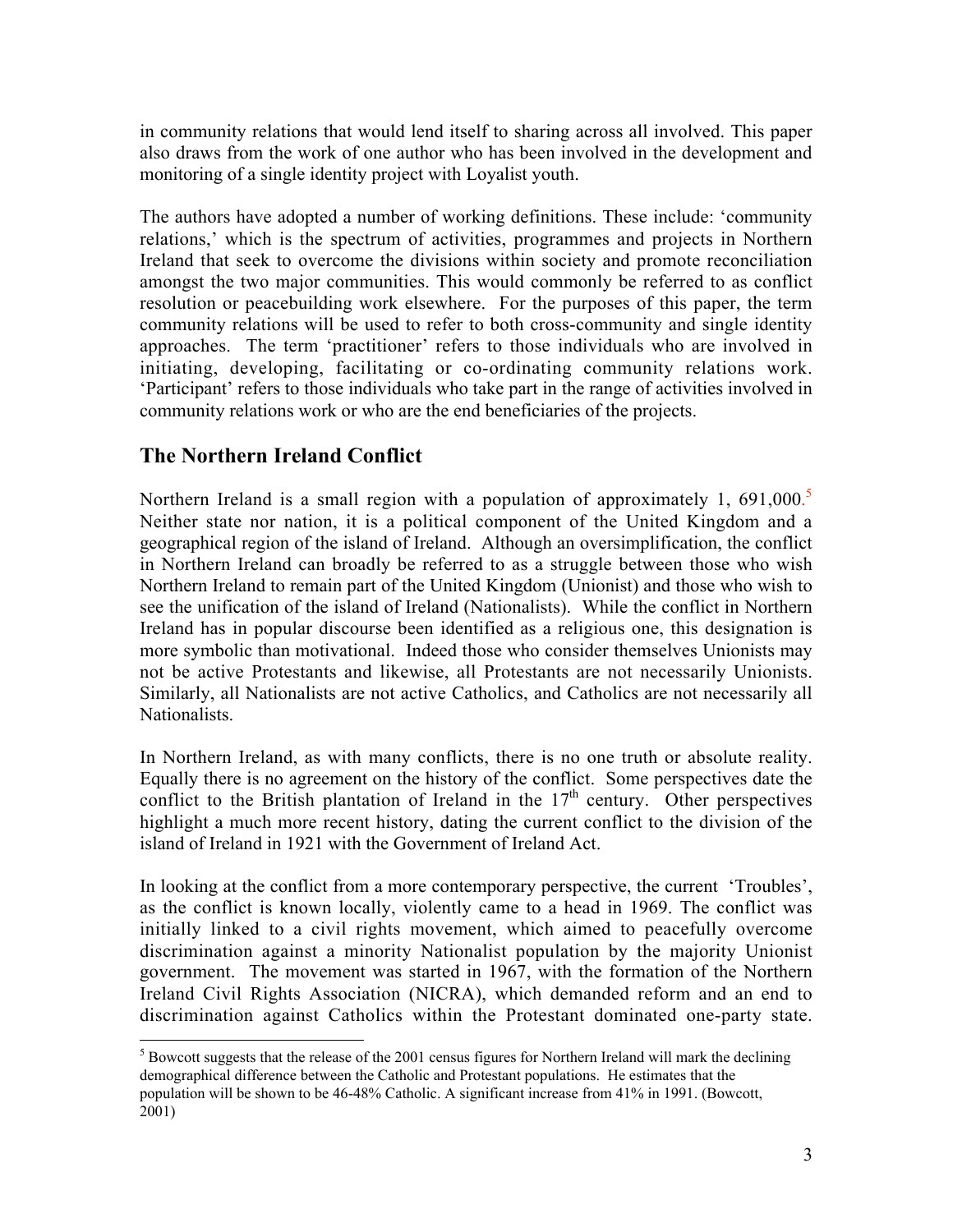Although in concept a non-violent movement, a minority felt the use of violence was the only solution as the current problems could not be addressed within existing state structures. The eruption of violence led to the deployment of the British Army on the streets of Northern Ireland in August 1969. By 1972 it was clear that the Northern Irish government was no longer in control of the state. Invoking its powers under the Government of Ireland Act, the Westminster Parliament<sup>6</sup> suspended the Northern Ireland government and introduced direct rule from Westminster.<sup>7</sup>

The campaign of violence and counter violence by Republican and Loyalist paramilitaries lasted until the ceasefires of 1994. The prolonged nature of the conflict in Northern Ireland has cost many lives. From July 1969 to 31 December 1998, 3480 people lost their lives in the Northern Irish Conflict.<sup>8</sup> Civilians have been the most significant group of victims in Northern Ireland, with paramilitaries committing the vast majority of killings.<sup>9</sup>

Since the outbreak of violence in Northern Ireland there have been a series of macro political initiatives seeking to find a solution to the conflict, and re-establish local government structures.<sup>10</sup> Despite recent success on a political level the conflict has left a legacy of a deeply divided society. It is this division that has and continues to foster sectarianism and violence in Northern Irish society and which community relations work seeks to address.

#### **Division in Northern Ireland Society**

To this day, Northern Ireland remains a deeply divided society; individuals can go about their daily lives without ever seriously engaging with a member of the 'other' community. This division manifests itself in all aspects of society including housing/accommodation, work, school and recreation. The longevity of the conflict has meant that for those in their forties and younger, the 'Troubles' have provided a societal context for most, if not all, of their lives (Smyth, 1998, p. 8).

 <sup>6</sup>  $6$  The home of the British Government is at Westminster, London, UK.

 $<sup>7</sup>$  The term 'direct rule' refers to the decision to govern the state of Northern Ireland from Westminster, thus</sup> suspending the local government structures. Since 1971 there have been a series of attempts to reinstate local government, culminating in the Good Friday Agreement 1998.

<sup>&</sup>lt;sup>8</sup> For a full break down of deaths in the Northern Irish conflict see Sutton, M. (1999) *An Index of Deaths from the conflict in Ireland*, Beyond the Pale Publications: Belfast.

As Fay, Morrissey and Smith state: 'Civilians are the largest category killed, and account for 53 percent of the total killed, with the British Army accounting for almost 15 percent. Republican paramilitaries account for almost 13 percent, the RUC account for 8 percent of those killed and the other groups each account for less than 6 per cent.' (Fay M., Morrissey, M., and Smyth, M., http://cain.ulst.ac.uk/issues/violence/abs1.htm)

 $10$ Such initiatives date back to the Sunningdale Agreement of 1973 and continued through the eighties and nineties before the signing of the Good Friday Agreement, also known as the Belfast Agreement, in 1998. The political process has been well documented, and is beyond the scope of this paper. For an outline of the main events which have characterised the conflict in Northern Ireland see the Conflict Archive on the Internet (CAIN), www.cain.ulst.ac.uk/events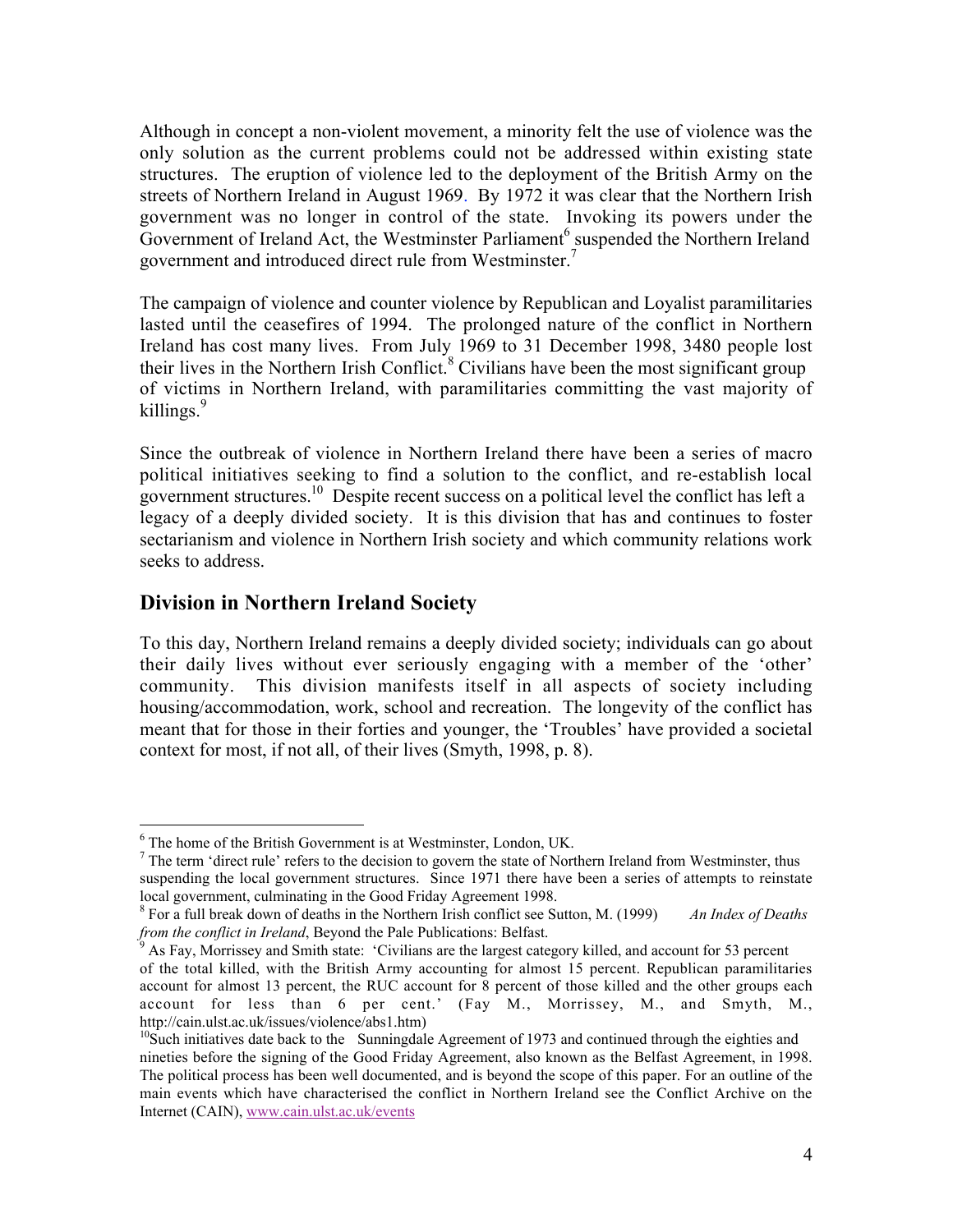The division of Northern Irish society is not obvious along ethnic or linguistic lines, indeed most visitors would have difficulty distinguishing between a Catholic and a Protestant. As Trew points out,

Nowadays cultural divisions between Protestants and Catholics are not accompanied by any difference in language or even significant linguistic variations (Milroy, 1981). Similarly, there are no obvious physical differences between the groups... Nevertheless there is almost universal acceptance in Northern Ireland of the existence of subtle, cultural clues for religious ascription. It has been suggested (Burton, 1978; Cairns, 1980) that characteristics such as name, home address, facial features, accent and dress can be conceptualised as signs in a system that serves to emphasize distinctiveness between Protestants and Catholics. (Trew, 1986, p. 95)

The geographical location of one's home or birth is an important factor in placing individuals within the political divide. Boyle and Hadden (1994) noted the patchwork communal geography that engenders territoriality in Northern Ireland based on ethnic and socio-political identification. In rural areas many of the smaller villages are commonly 'owned' by one tradition or the other, this ownership is clearly evident through the display of symbols and flags, and other identifying features. City lives are no less segregated, for example in Belfast there are numerous sectarian 'interfaces' or peace walls that have been built between neighbouring communities. Originally meant as temporary dividers many of the metal and concrete structures have become more solid as the years have passed.



**Figure 1: Peace wall in west Belfast (c) CAIN (http://cain.ulst.ac.uk/)**

Given these divisions, it naturally follows that personal interaction between communities is also limited. Although there has been a slight increase in the instances of mixed marriages in recent years (Northern Ireland Life and Times, http://www.ark.ac.uk/nilt/), there is little evidence of change in the patterns of intergroup friendships. Indeed 'it appears that attitudes towards mixed marriages are not improving, at least among those not directly involved in them' (Cairns, unpublished paper). Further, extracurricular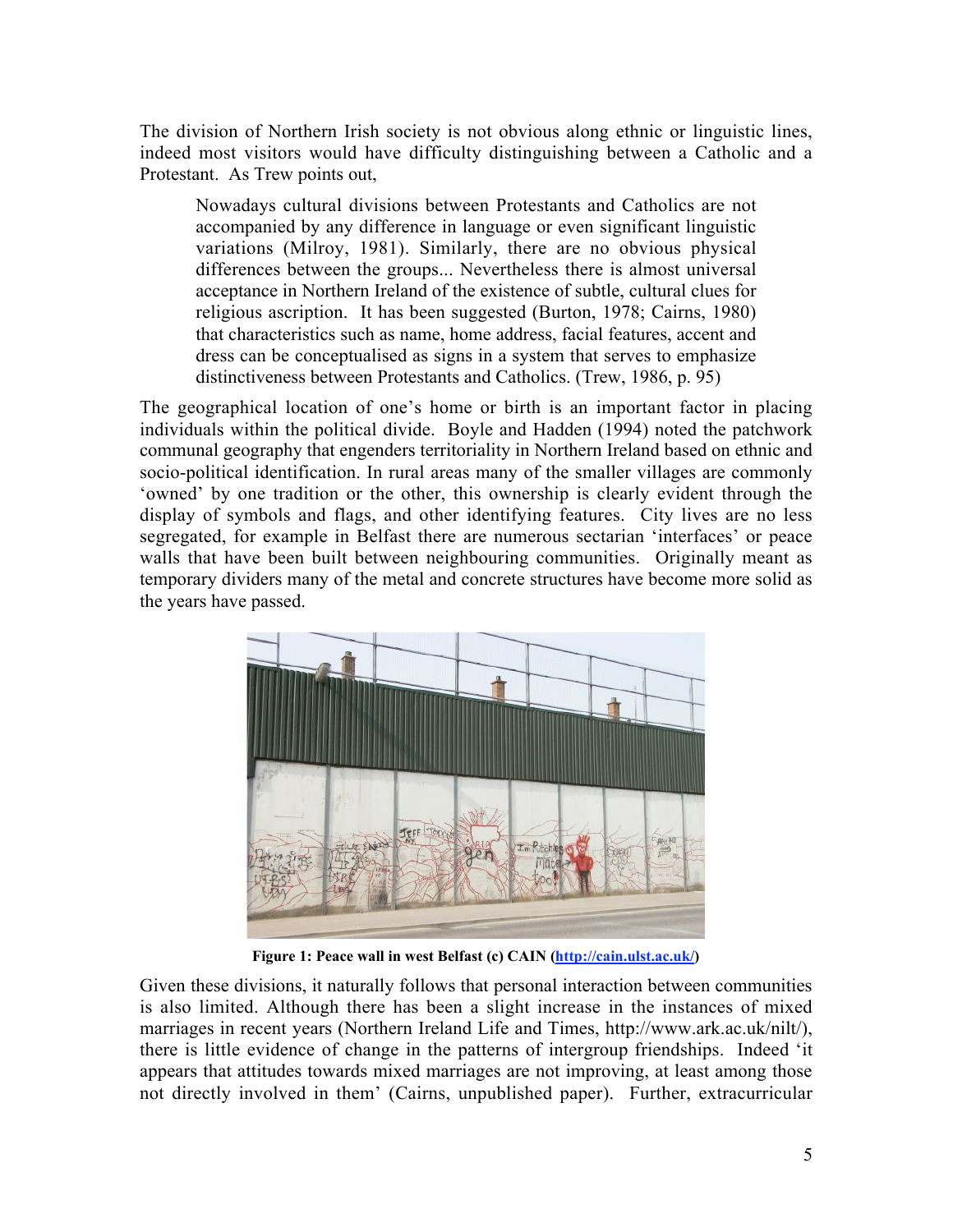activities such as youth clubs have different organisations for Catholic and Protestant youth, and sport in Northern Ireland reflects the denominational split. Even where communities enjoy the same sports such as soccer/football, support tends to be divided according to religion, and on occasion has given rise to violent expressions of sectarianism.

This division between communities is also institutionalised, with the education system being nearly totally segregated. Despite the steady development of the integrated education sector in Northern Ireland it involves less than 5 per cent of the school population (CAIN, http://cain.ulst.ac.uk/ni/educ.htm). As one author has pointed out, 'it is difficult to see in the support given to integrated schools, any evidence for a dramatic desire on the part of Northern Irish people to abandon their segregated ways' (Cairns, unpublished paper).

Cultural celebrations, particularly those that celebrate historical victories or losses for either community in the form of parades, are often divisive and sometimes violent. Parading has been one of the most controversial issues in recent years. There have been cases of standoffs between the police, local residents, and marching groups that have resulted in violence and the reinforcement of community divisions.

The legacy of the conflict in Northern Ireland has meant that it has been possible for a large number of people to go about their daily lives without ever engaging in substantial contact with the other community. Survey data over the period 1968-1999 indicates that while public levels of optimism about the future of cross-community relations have been improving, they have still not moved beyond the point reached in 1968 before the 'Troubles' began (Cairns, unpublished paper). This division of Northern Ireland society is the *reason d'etre* of community relations work, which aims to improve cross community understanding and cooperative interdependence across the divide. A traditional approach to community relations work would look to the notion that bringing people together will increase understanding and reduce intergroup prejudice, as was proffered by the "Contact Hypothesis" (Allport, 1954).

#### **The Contact Hypothesis**

As originally proposed by the social psychologist Gordon Allport (1954), the contact hypothesis posited that prejudice is largely the result of ignorance (lack of shared experience/knowledge). As such, contact between groups was seen as an advantageous means of gaining knowledge about the 'other' (Pettigrew, 1986). This thinking broadly influenced human relations and desegregation proponents in the post war decades. In discussing the policy recommendations that Allport made for overcoming prejudice, Brown (2000) has pointed out:

taken together, these recommendations have come to be known as the contact hypothesis, since underlying all of them is the idea that bringing members of different groups into contact with one another in various ways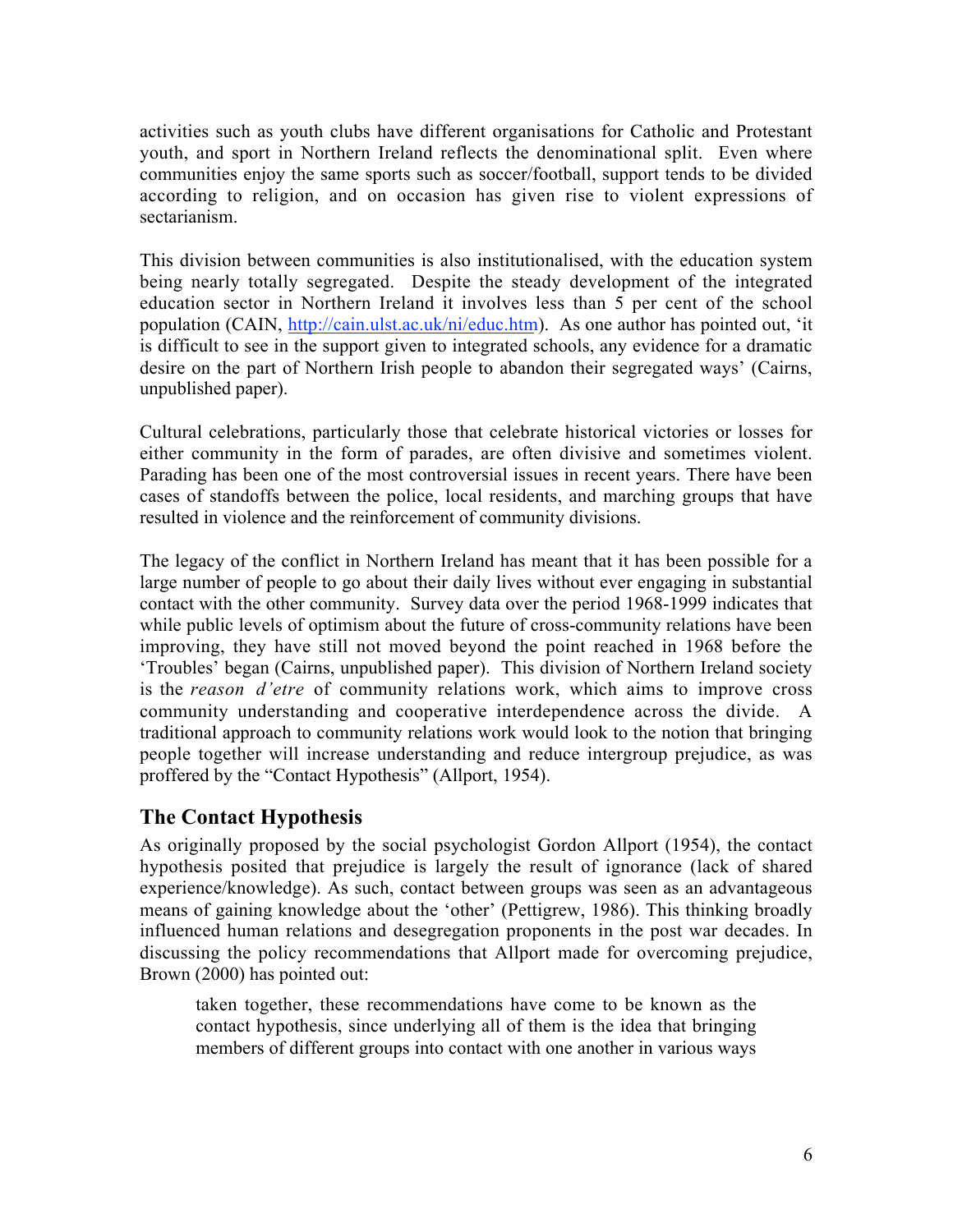is the best way of reducing any tension or hostility that might exist between them.  $\mathbf{I}^{\text{I}}$  (p. 342)

In the fifty years since Allport first proposed his contact thesis, there has been much research aimed at testing it. This research has further qualified the original proposition by finding that it is the nature of the contact, that is, the conditions under which intergroup contact takes place that will determine its impact on reducing between-group prejudice. For example, Amir (1969), Pettigrew (1971), and Wirth and Lord (1992), summarised research that tested Allport's hypothesis and identified a number of core conditions required for intergroup contact to be successful: the contact needs to be personal and sustained, involve a co-operative venture, be conducted in a framework of official institutional support, and guarantee equal status between the groups.

Examination of the contact hypothesis has continued through the years with new research questions continually unfolding (Connolly, 2000). As part of this, new models have been generated that attempt to further define the nature of the interactions that take place.

The *decategorisation* model holds that group contact is most meaningful when interaction is primarily between individuals and not groups, therefore reducing the salience of group affiliation. The assumption underlying this approach is that individualistic and personal experiences undermine the usefulness of outgroup categorisation (Brewer and Miller, 1996). In these situations individuals no longer recognise previously held stereotypical assumptions as valid. Hewstone and Brown (1986), on the other hand proposed the *recategorisation* model which suggests that only when 'intergroup' contact takes place will the positive effects generalise to the outgroup as a whole. When contact is identified with groups rather than individuals attitudes towards the whole group are changed. Finally there is the *subcategorisation* model which suggests that only when contact leads people to identify themselves as part of a larger super ordinate group, will the contact have been effective (Gaertner et al., 1993, in Cairns, unpublished paper). Individuals from different groups come to identify themselves as part of a larger overarching category hence differences which led to conflict are no longer important.

Pettigrew (1997) has attempted to integrate these three models, suggesting that all three processes are necessary but that they must occur in a particular sequence. He suggests that first people get to know each other as friends, that they then understand that they come from two different groups, and finally that an attempt is made to forge a common identity (Cairns, unpublished paper). In other words the sequence would move from decategorisation to recategorisation to subcategorisation.

Hughes and Knox (1997) summarise Brown's work on the three main failings of the contact hypothesis. First, it is based on the premise that prejudice arises from a lack of understanding. Empirical research has indicated that there are other environmental and institutional factors that play an important role in producing prejudice. For instance there

<sup>&</sup>lt;sup>11</sup> For a detailed account of the classical statement of the contact hypothesis refer to Hewstone and Brown, 1986, pp. 3-6; Pettigrew, 1986, p. 172-176.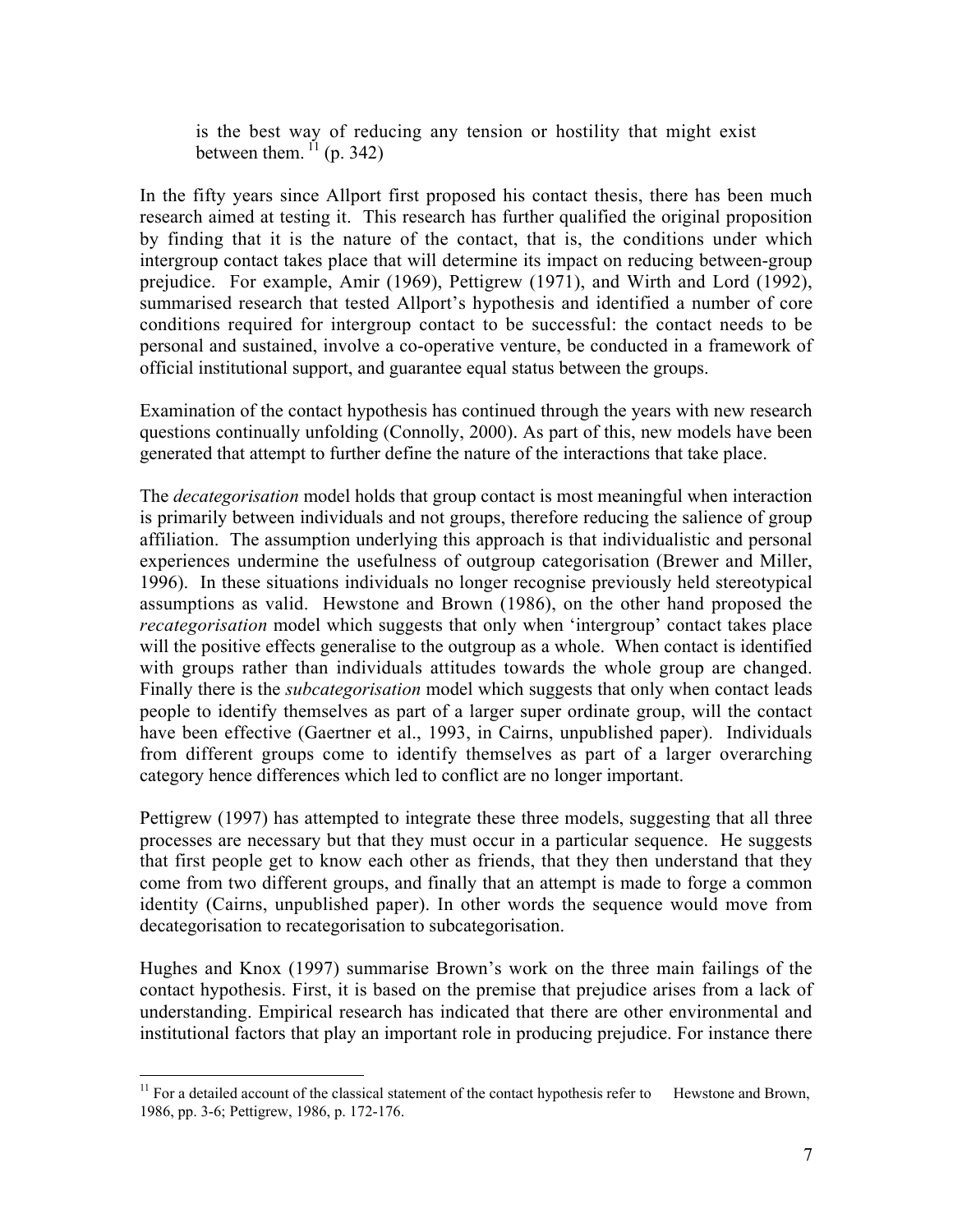may be a conflict of interest or differential status positions, factors that cannot be overcome through contact alone. Second, the contact hypothesis fails to take into account 'normative and informational forces' at work in a contact environment. Cultural norms of politeness may mean that individuals will avoid behaviours that are liable to bring about confrontation. Further, even where information gleaned in a contact context has affected attitudes, dissemination of such views within the wider community may prove too risky. In short "informational influences in one context are outweighed by normative influences in another" (Hughes and Knox, 1997, p. 334). Finally Brown suggests that contact theory fails to adequately acknowledge the salience of group identity. Differences between interpersonal behaviour and intergroup behaviour mean that friendships forged at an interpersonal level may not present a challenge to existing group stereotypes; individuals can treat each other as the exception to the norm (Hughes and Knox, 1997 p. 333-334).

As Johnston and Hewstone (1992) have pointed out, what tends to happen when disconfirming information is presented is that it leads to the formation of 'sub groups' which are not thought of as representative of the group as a whole. Cairns holds that this is almost certainly what happens as a result of successful contact in Northern Ireland. People form subtypes – they now know that 'good' or 'decent' Catholics or 'good' or 'decent' Protestants exist – but unfortunately the overall stereotype is left unchanged (Cairns, 1994, pp.17-18).

#### **Cross community work**

As in other parts of the western world, initiatives aimed at overcoming divisions in Northern Ireland have been influenced by the underlying assumptions of the contact hypothesis. These initiatives have included reconciliation groups, residential centres, publicity projects, cultural traditions work, institutional anti-sectarian work, training and cross-boarder initiatives.

Despite the range of cross-community initiatives and informal contact that has occurred in Northern Ireland over the past 30 years it seems clear that increased intergroup contact has not rendered viable reconciliation in this society. A number of factors have hindered the positive impact of contact. First, where contact does happen in Northern Ireland it can be superficial by nature. As Fitzduff and O'Hagan (2000) state:

Even where contact has happened…such contact was usually notable for its often polite, but calculated, avoidance of any acknowledgment or discussion of differences, in the belief that such discussion is bound to be contentious. In the words of Seamus Heaney, the Nobel prize-winning local poet, the key priority for most of such conversations was "Whatever you say, say nothing."

Second, formal contact efforts may be 'preaching to the converted'. That is those individuals who become involved in community relations projects are those who would already uphold the values of a peaceful and equitable society. The argument being that those groups who are perpetrating sectarianism would be the last to become involved in cross-community reconciliation efforts. A third possibility is that those whose behaviours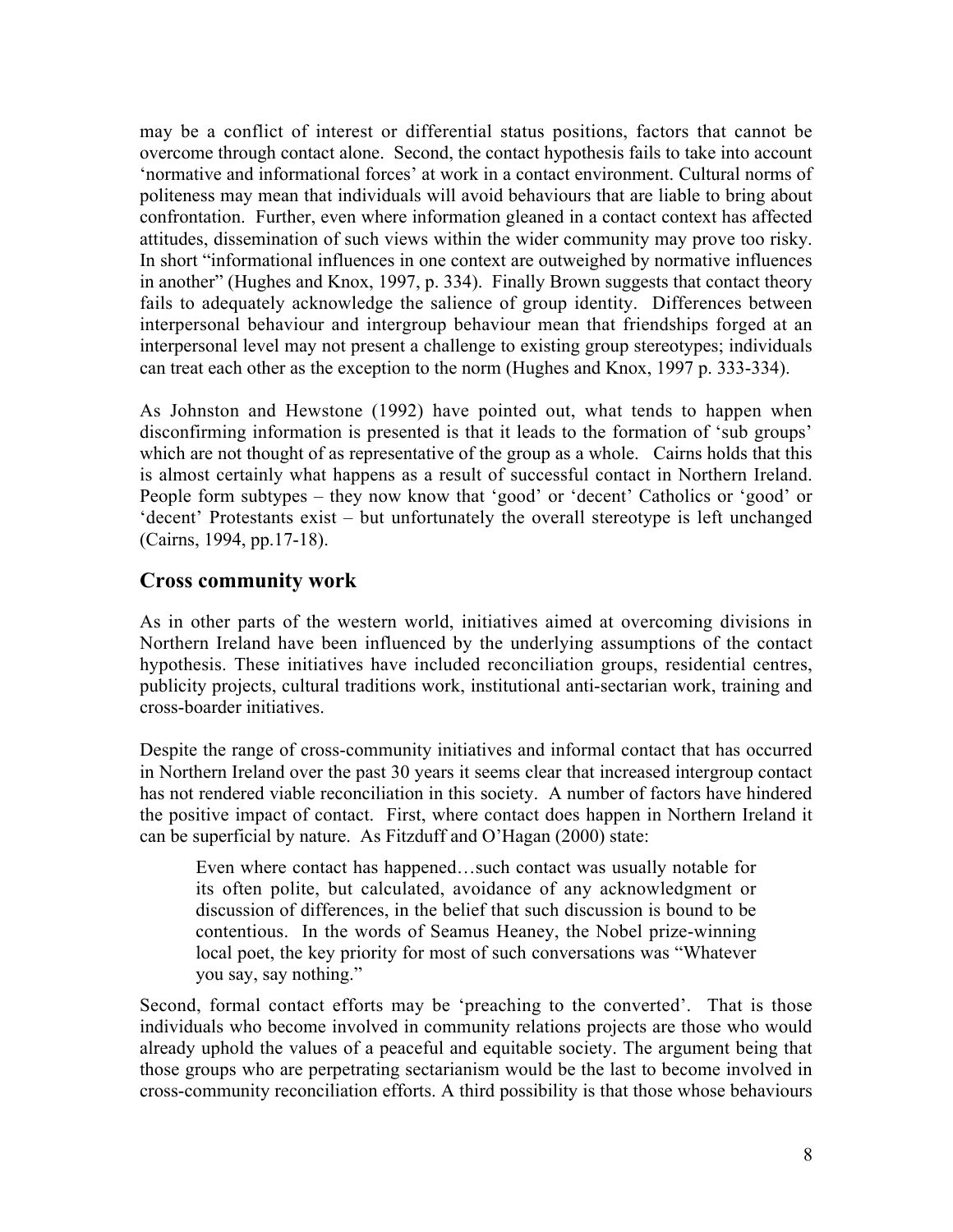have been changed are more likely to leave Northern Ireland and its quarrels behind, creating a type of "selective immigration" (Cairns, unpublished paper). In recent years, research has suggested that a significant proportion of contact projects conducted in Northern Ireland under the banner of community relations have had limited impact (Cairns and Cairns 1995; Hughes and Knox, 1997). Rather than discounting the contact hypothesis however, it is important to note that most frequently the conditions identified as central to successful contact have not been met in these initiatives. In the end, initiatives that do no more than bring the two communities into contact are unlikely to have any long-term impact on attitudes and behaviour. Indeed, Allport himself recognized that to successfully reduce prejudice it was essential to consider the nature of the contact.

Further, even when possible, cross-community or contact work in Northern Ireland is not always a positive step in its own right. There are many examples of cross-community initiatives being facilitated without adequate preparation, with damaging results, reinforcing fears and prejudices. For example in one case a community relations project was involved in organising a football match between two schools from different sides of the community. The children were not well prepared for contact and the experience served to re-enforce existing fears and prejudices.

For a number of reasons cross community work in Northern Ireland has not always been possible. The Northern Irish Community Relations Council  $(CRC)^{12}$  identifies a variety of mitigating factors including: the nature of the issue, feelings of insecurity or lack of confidence, political suspicion, fear of reactions from within communities, and fear of hostility from the other side of the community. One of the major factors, that influenced the development of this approach to community relations, referred to as single identity work, has been the recognition that there are large sectors of the population who remain outside of cross community reconciliation efforts. Therefore the thinking has been that, if lasting positive peace is ever to be achieved in Northern Ireland it will only come as a result of somehow engaging such groups of people.

The apparent shortcomings of the hypothesis, as already discussed, are particularly confounded in the context of Northern Ireland's sectarian divide. As a result, many community relations practitioners have come to believe that the basic premise - that increased contact reduces between group prejudices – is not fully tenable in this society, and, as such, have sought alternative models for promoting reconciliation.<sup>13</sup> Pursuant to the practical difficulties that were experienced by many cross-community projects, a single identity approach was pursued as a strategy when cross community contact was viewed as either impossible, likely to be counter productive or have the potential for limited impact.

<sup>&</sup>lt;sup>12</sup>The Community Relations Council, is a quasi-independent funding body that aims to engage two communities drifting ever further apart and to promote meaningful dialogue and co-operation beyond the immediate political sphere, www.community-relations.org.uk

<sup>&</sup>lt;sup>13</sup> Here again the question remains as to whether the conditions as outlined in the hypothesis were ever actually met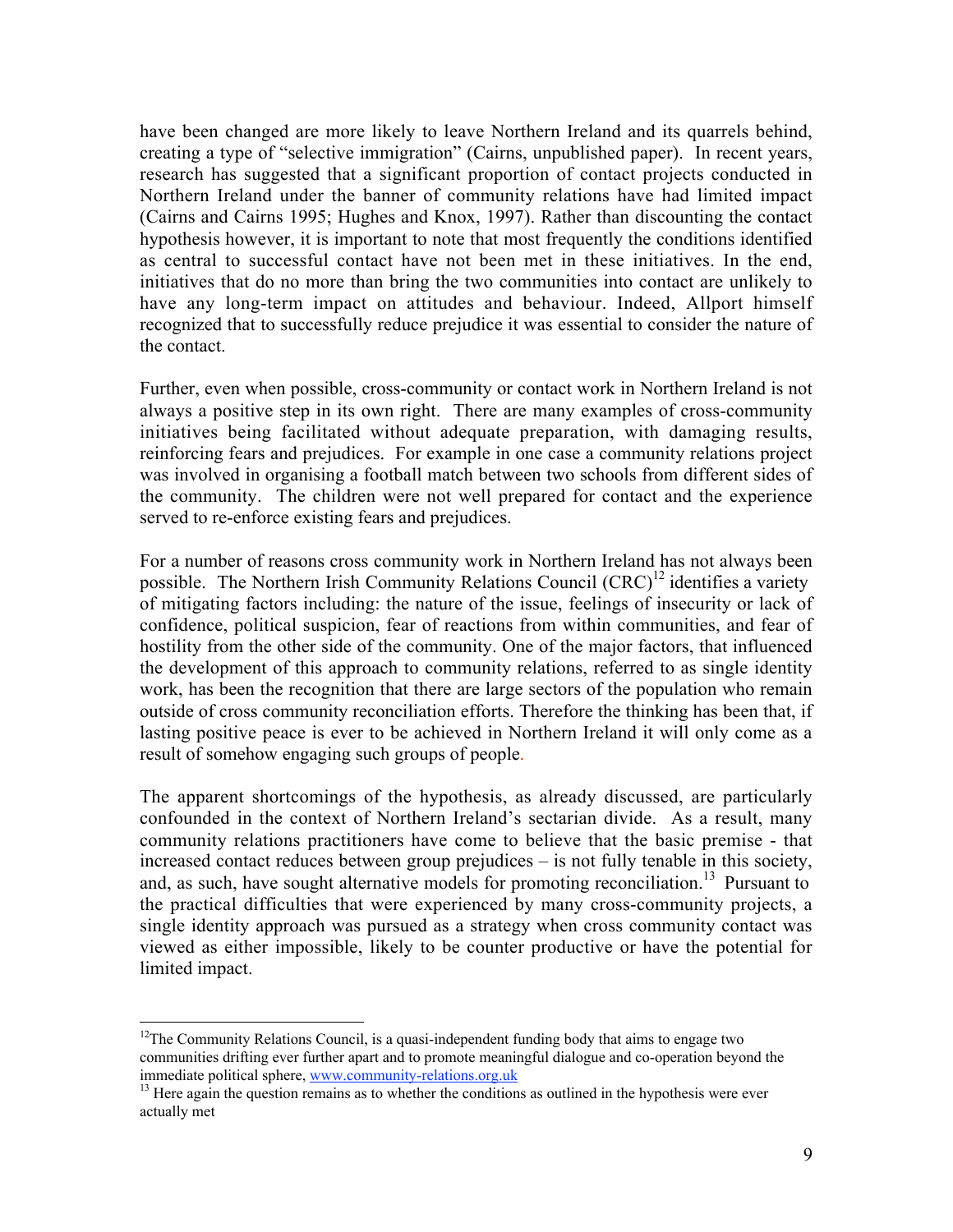#### **Single Identity Work**

Single identity work refers to those projects, programmes and initiatives that engage their participant members solely from one side of the divide in Northern Ireland. Though not always the case, single identity work often involves exploring and affirming issues related to cultural identity. The form and purpose of this intragroup engagement is not standardised and can range from projects that attempt to directly address, discuss or potentially challenge conflict issues, to those that focus on 'softer' issues and broach difficult conflict related topics only if they naturally arise. In general it is an approach adopted either as an alternative to intergroup contact for those who will not engage in cross community discourse, or, as a preliminary mechanism that will lead to productive cross community contact in the longer term.

In other words, the single identity concept represents an overarching approach within which there are a variety of project types and initiatives. These initiatives do not necessarily distinguish themselves from cross-community projects in regard to content but rather differ in terms of the definition of their constituents and nature of interaction focus. Operating from an intragroup rather than a between group approach, single identity work almost exclusively takes place in accordance with cultural, political and religious identity divisions in Northern Ireland.

Often it is those who are most firmly entrenched within their own tradition who are not involved in community relations activities and in the most need of support. The existence of single identity projects enables community relations practitioners to reach out beyond those who are able and willing to engage in cross-community contact, thus often engaging diverse pockets of society for the first time. In many circumstances, these sections of society would not consider involvement in classic community relations projects as the perception exists that those who do so are 'soft' or traitors to their own community. Moreover participating within a group that is comprised of members only from one community tends to foster the perception of a 'safe space' to explore and engage in issues, thereby creating a more open discussion, the opportunity for one which is more honestly challenging. For example, practitioners during the LILP discussions highlighted the benefit of enabling the group to explore intra-group differences.

In discussing the internal differences and difficulties that often emerge in single tradition groups, Leichty and Clegg (2000) speak to the tendency of members to want to pretend that differences do not exist within one's own group and, as such, present a united front. From a community relations perspective, these practitioners state their conviction that "finding ways of helping people to face positively the diversity that exists in their own groupings is a crucial means of helping them to be more receptive towards difference in other groups or traditions" (p. 216).

In practical terms, single identity work does not have a formal model that can be followed. There is no common timeframe to be adhered to, although all practitioners agree that the longer one is able to constructively engage with a group the better, though they would not wish to turn down the offer of a 'once-off' meeting or discussion as this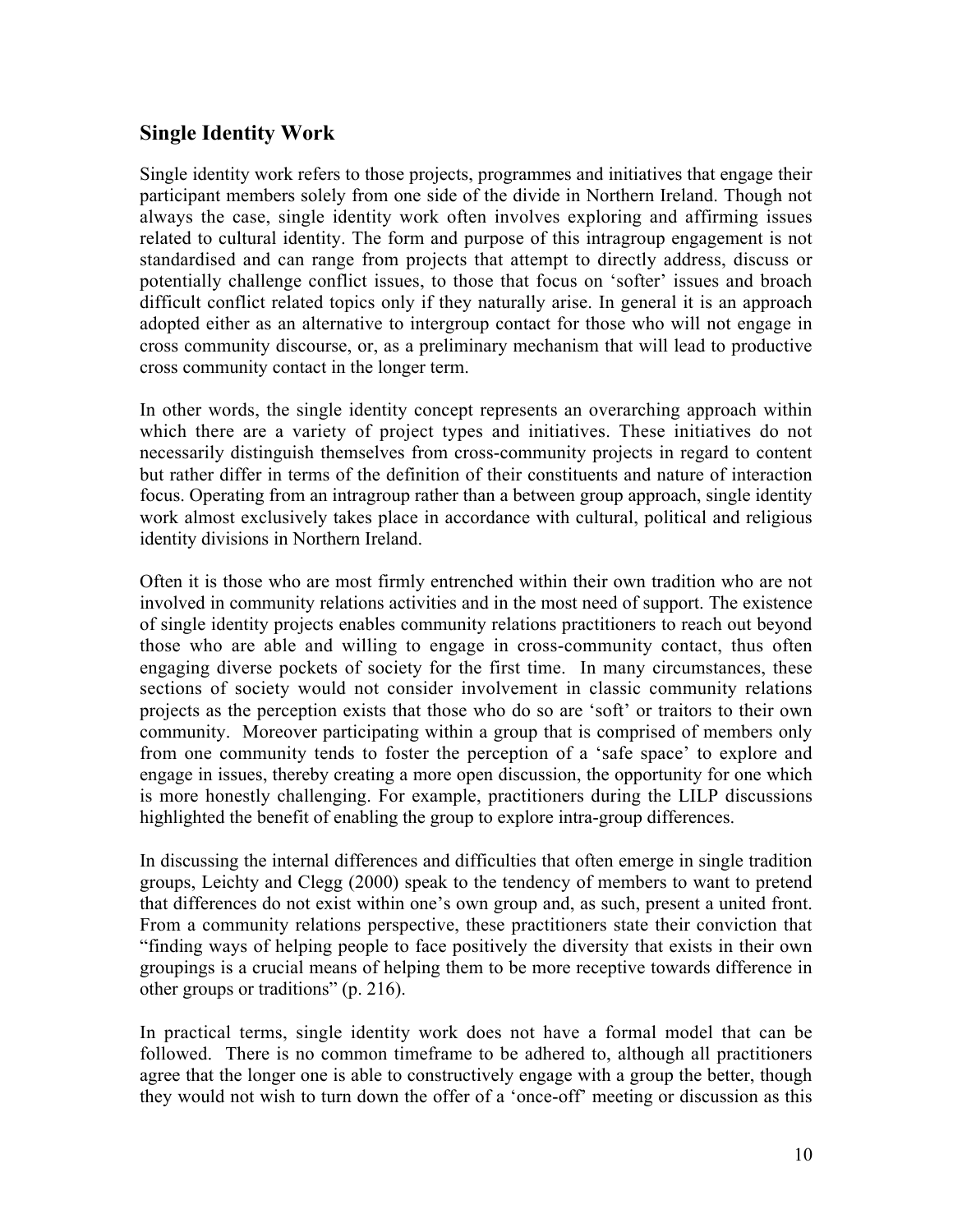may be a stepping stone to further engagement. The focus of the projects can range from directly stated conflict resolution and reconciliation goals to community-based courses such as sewing or cooking. Additionally, there are widely differing views on the approach that a single identity project should take in relation to the degree of crosscommunity contact. There is a spectrum of projects that ranges from 'own culture validation' to 'respect for diversity' work, depending on the approach taken to crosscommunity contact (Hughes and Donnelly, 1998).

At one end of the spectrum lies the 'own culture validation' category (Hughes and Donnelly, 1998). The projects within this category argue that single identity work should be considered useful in its own right. It is an acceptable alternative to cross-community work and not a progression towards it. While single identity work may be a precursor to cross-community contact, inter-group contact is not a pre-requisite to initiating the project. Indeed, this approach dictates that to hold the view that single identity work is the first step imposes unhelpful pre-conditions. The most important factor, for those who believe that single identity work is valuable for its own sake, is that this work engages those who would not otherwise have become involved in a community project of any description. Personnel development projects represent an example of this type of single identity work. These projects are commonly concerned with the individual with a focus on building self-esteem. For instance, the project *An Crann (The Tree)* which is centred in the nationalist community of Derry, has encouraged and supported individuals to tell their story and address personal issues related to the conflict in Northern Ireland (Hughes and Donnelly, 1998). Although classified as a community relations project, it does not broach or attempt to instigate cross-community contact. Other examples of projects in this category would include job skills training, life skills courses or local history groups.

At the opposite end of the spectrum is the 'respect for diversity' category of work (Hughes and Donnelly, 1998). This approach identifies the end goal of single identity work as cross-community contact. The aim is to bring participants to the stage, be it in terms of confidence, skills or community acceptance, where they are able to engage with the 'other' community. This approach has been articulated by the CRC as follows:

single identity work… should through social, community and economic development, be aimed at increasing the confidence of a community so that it can subsequently reach out and involve itself in networking and in joint programme development at either a cross-community or cross-border level. (CRC, http://www.communityrelations.org.uk/progs/train/siw.htm)

An example of the 'respect for diversity' category is concurrent single identity/community relations work (Hughes and Donnelly, 1998). This approach holds that single identity work is essential as both a pre-requisite and parallel to crosscommunity contact. The *Belfast Interface Project (BIP)*, established in 1995, has adopted this approach. BIP's remit is to identify issues of major concern to communities living in interface areas or areas where there are particular difficulties between Catholic and Protestant communities living in close proximity. One of the three major functions of the project is the development of single identity work. For example the project has been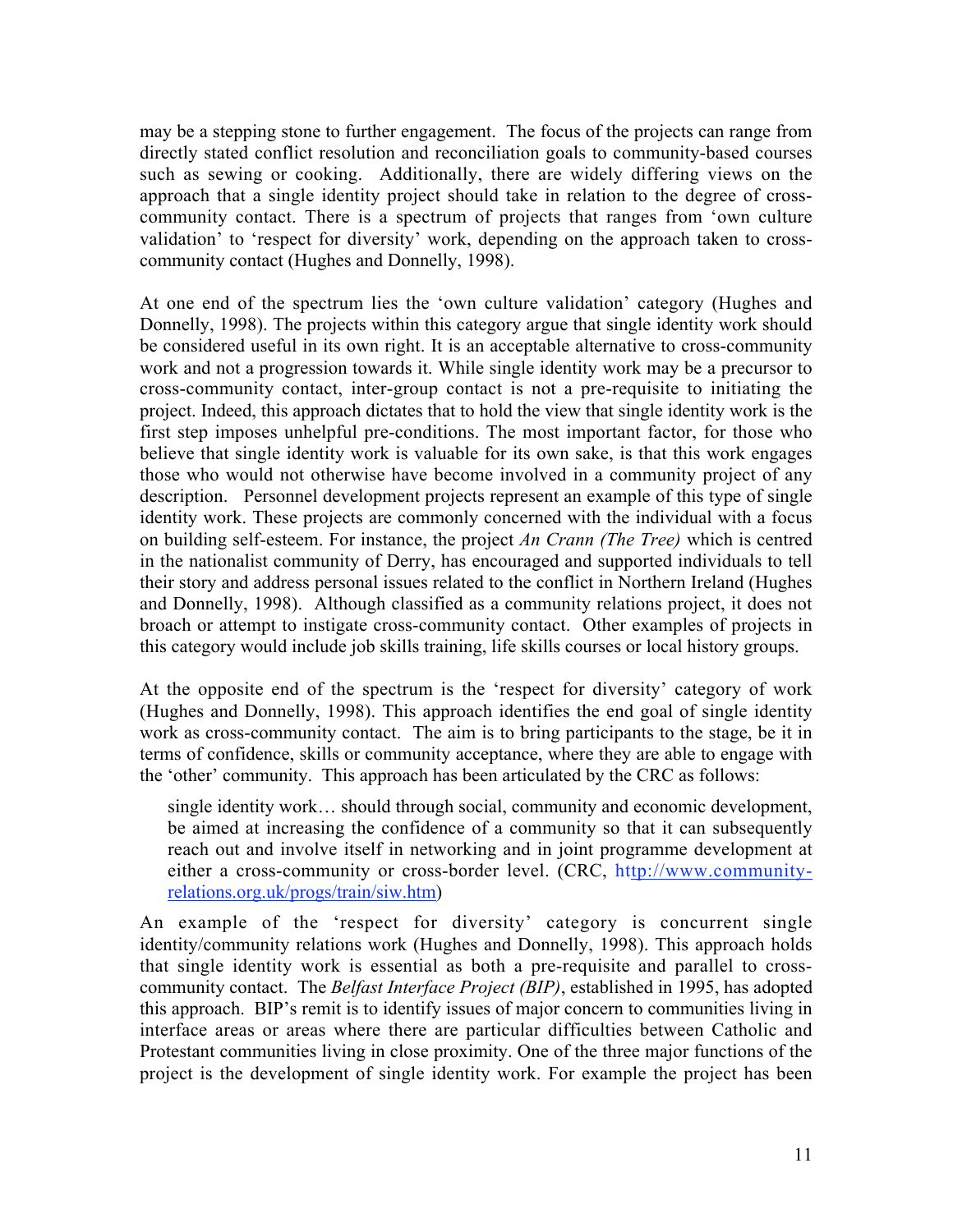involved in developing a single identity work resource pack for young people/community activists in the interface areas.<sup>14</sup>

The 'Contact Triangle Model' (Figure 1) is a theoretical expansion of this 'respect for diversity' approach (Fitzduff, 1996). Fitzduff holds that single identity work can be usefully employed, though not in isolation, during initial stages of conflict resolution work. As the work progresses from introduction/exploration to agreed option/positive diversity, the utility of a single identity approach decreases. When it comes to managing conflict in a proactive way and finding solutions to problems of identity then the single identity approach is no longer relevant and the focus should be on contact work. According to the 'Contact Triangle Model', "single identity work can contribute to the attainment of the first three levels; however, as progress is made, it diminishes in importance" (Hughes and Knox, 1997, p. 338).



# Contact Triangle Model

**Figure 1: Fitzduff, M., 'Contact Triangle Model'**

<sup>&</sup>lt;sup>14</sup> For a more detailed description of the Belfast Interface Project see, Belfast Interface Project 'Membership Information Pack'.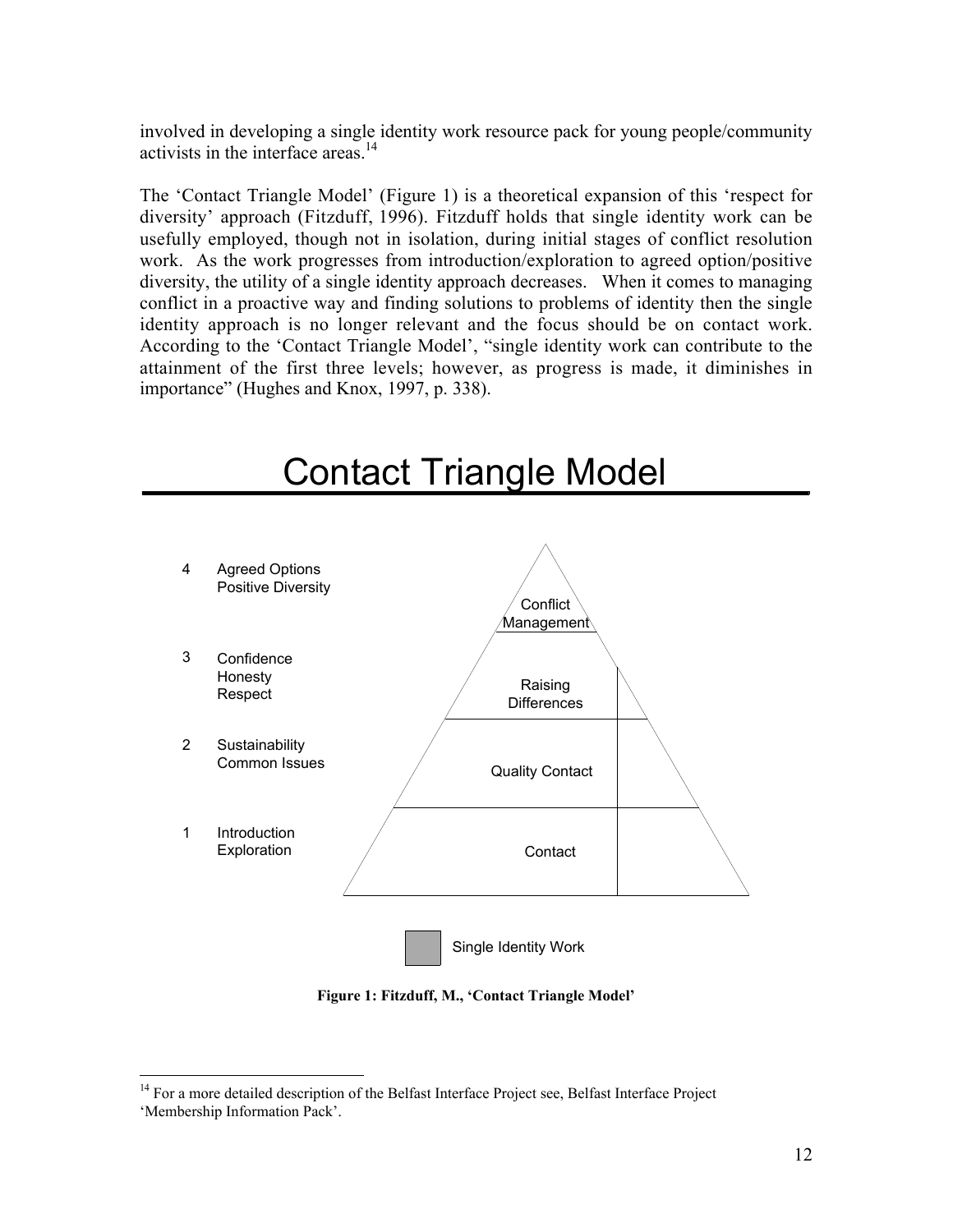Many practitioners have found themselves steering between the two approaches of Cultural Validation and Respect for Diversity. Some maintain that a group of participants may not define themselves as a single identity group but, for instance as a women's group or personal development group that happens to be uni-denominational. The practitioner may then see his or her role as encouraging the group to adopt a community relations approach, for instance by considering the importance of cultural symbols in a women's sewing class. In such cases it is the practitioner's unspoken agenda that drives the group towards community relations (LILP, INCORE, 2001).

In addition, many practitioners in the LILP discussions held that while cross-community contact should not be the ultimate goal of all single identity projects, projects should be framed in a cross-community context. This could be accomplished, for instance, by considering the views of the other community or by learning about them. For example. a recent political education project with young adults in a rural Loyalist community, while primarily engaged in the exploration of Loyalist history and politics, also aimed to inform and discuss the position of the 'other' side. This project consisted of workshops, overnight residentials, invited speakers and international visits. Additionally it included learning about the 'other' community through a trip to the Republic of Ireland, a place that few rural Loyalists would go voluntarily as it is perceived to be the heartland of the 'other' (Eyben and McGuire, 2001).

In many ways, single identity work has evolved as a direct result of the limitations that the Northern Ireland context has imposed for contact between individuals from the two primary traditions. In this deeply divided society, it has proven most difficult to operationalize the requisite conditions of the contact hypothesis as a means of promoting reconcilation. As a consequence, initiatives that centre themselves within a single tradition have proliferated over the years, to some extent changing the face of community relations work in Northern Ireland.

#### **Challenges to Single Identity Work**

Despite its widespread deployment, single identity work faces a number of challenges. Several issues ranging from the conceptual to the practical dominate the debate including concerns with terminology, efficacy, and implementation. It is important to raise these issues in the context of exploring the topic of single identity work in Northern Ireland as a means outlining potential concerns for community relations practitioners and identifying areas for future research.

Mirroring the issues that plague the conflict resolution field as a whole, inconsistencies in conception and terminology and lack of ideological consensus are common among those working with this approach. For example, although the term 'single identity' conjures up notions of uni-dimensionality, it belies the internal differences that typically exist within any one community. It is therefore important to point out that 'single identity' is just one reference that has come into play in the Northern Irish context. Hughes and Donnelly (1998) prefer using: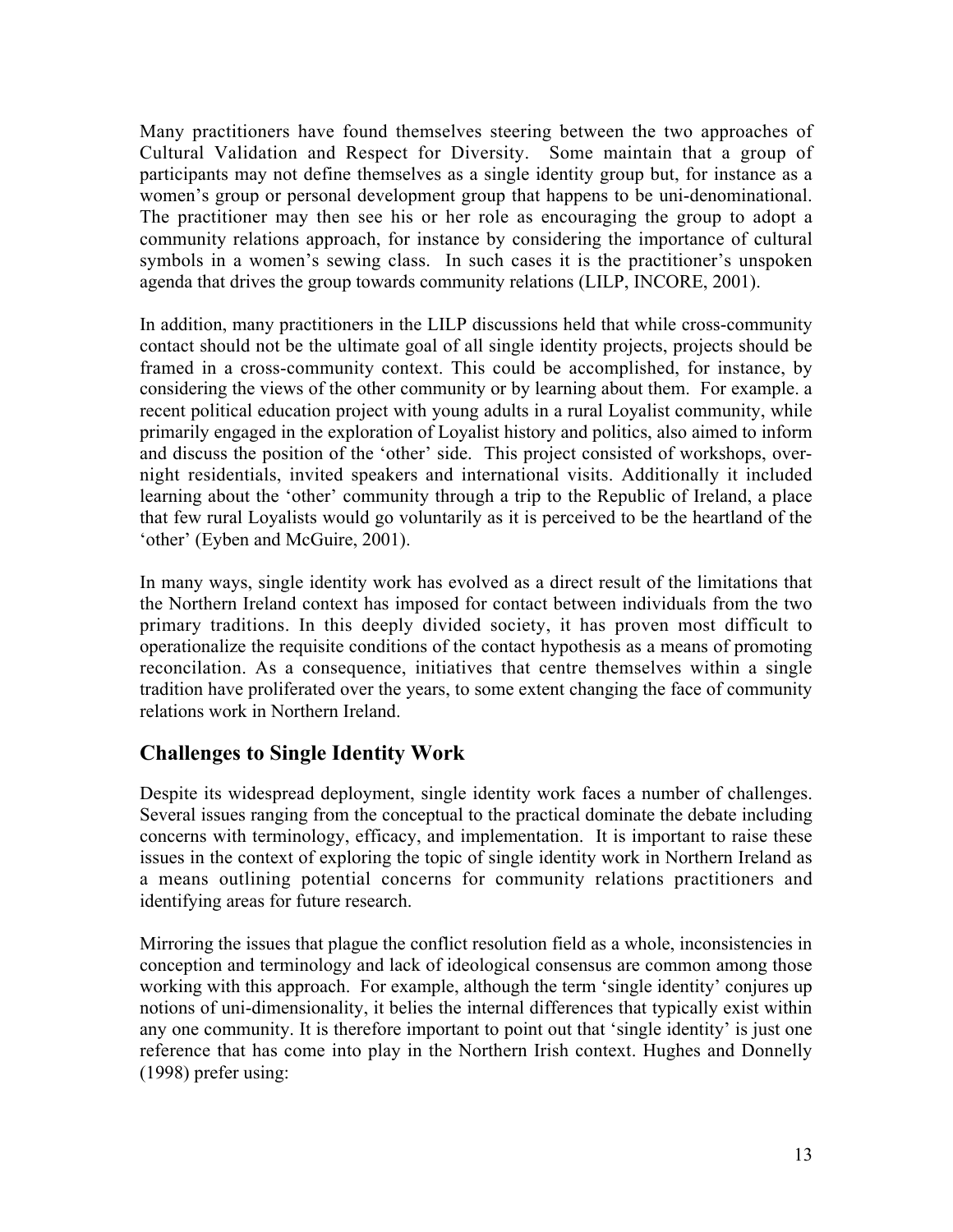the term 'intra-community relations work' as an alternative to 'single identity work'. It is believed that this term more accurately describes the nature of the work being undertaken. 'Identity' is complex and multi-faceted and the term 'single identity' disguises the multi-dimensional characteristic of cultural identity. (p. 83)

For many however, the term 'intra-community' suggests a solely inward looking approach which is not the case with many single identity projects. Similar problems can be ascribed to the terms 'separate community' and 'uni-national' work which have been used in other contexts. None of these terms are satisfactory descriptions of the range of activities that have been adopted under this strand of community relations work.

Through LILP discussions, it was clear when talking to practitioners about their respective projects that this terminological ambiguity reflects both practical and ideological implications. In a number of cases, the argument was put forth that a women's group could just as easily be defined as a single identity group, as could a Catholic or Protestant group. However, there is a marked difference between the two from a community relations perspective, most notably a women's group would not necessarily be comprised of members of one of the two major communities; it could contain both Catholic and Protestant women. A similar question arises when one considers single identity reconciliation work versus single identity community development work.<sup>15</sup> A consensus regarding terms and programmatic implications needs to be provided before further research can be initiated. This paper has adopted the use of the term 'single identity' due to its popular use within the community relations and NGO sector in Northern Ireland. This is not to suggest that the authors feel it adequately represents the depth and range of initiatives that it encompasses.

The outcomes of single identity work as a community relations methodology are widely disputed. There are three primary questions that fuel the efficacy debate: Does single identity work further entrench sectarianism and intolerance? Does it contribute to a foundation from which subsequent cross-community contact will occur? What are the (positive) outcomes of these projects on the greater community?

Those engaged in the discourse point to a number of potential negative outcomes of single identity work. First, while engaged in an examination of their own cultural issues, participants might be inclined to reinforce their negative view of the 'other'. Second, the group could (purposefully or inadvertently) further entrench the righteous view of their own position. Third, the group could simultaneously develop sophisticated arguments about why they should not engage with the other community (Eyben and McGuire, 2001). These concerns are most frequently raised in the context of 'own culture validation' work. If this work at best does nothing to impact the view of the 'other', and at worst reinforces stereotypes and prejudices, it is a misrepresentation to call it

<sup>&</sup>lt;sup>15</sup> If the aim of a single identity community development project is to improve the job skills of a particular group and does not engage in identity issues, the question arises can this work usefully be identified as single identity work in a community relations sense, or does it expand the definition to a point where it loses it's utility?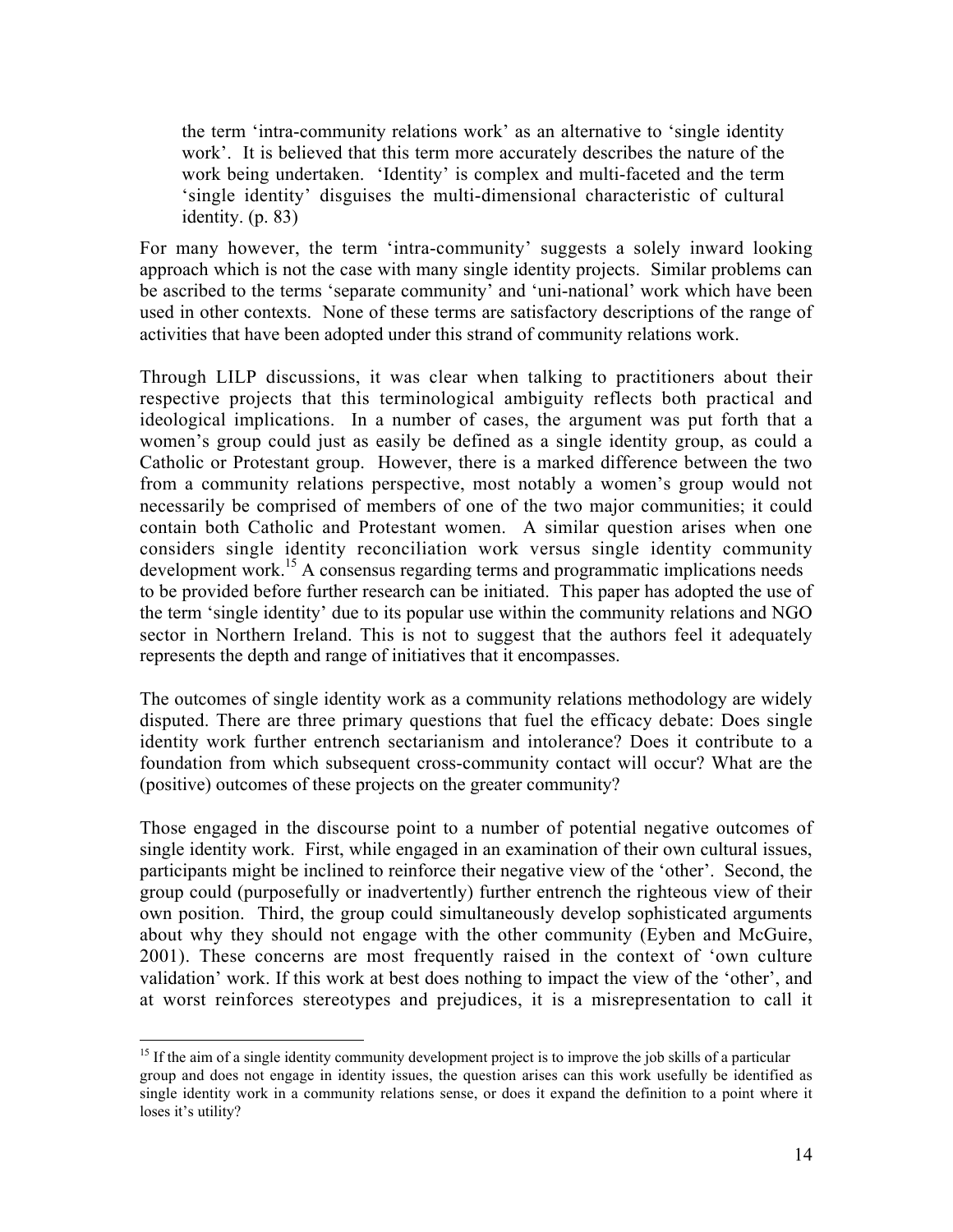community relations work. At present, there is little research that examines whether 'own culture validation' projects take their participants closer to or farther from a willingness to engage with the other community.<sup>16</sup>

There is also a need for significant research to examine the effectiveness of single identity work as a precursor to cross-community activities. Does the involvement in projects that engage only with one side improve the quality of dialogue, commitment to the process, or ability to communicate and compromise in cross-community projects? Finally, what is the impact of single identity work on the communities of the individuals engaged in the project? Do the positive impacts on individuals 'transfer' to the wider community creating a multiplier effect? In other words, how much do single identity projects actually contribute to the achievement of 'peace' in Northern Ireland and how does this differ from the contribution of cross-community projects?

Concerns looms large regarding how these projects monitor and evaluate their outcomes. Our research indicates that few single identity projects systematically incorporate any form of monitoring and evaluation<sup>17</sup> into project plans to assess agency's analysis, process, outcomes or impacts. Within the LILP seminar discussions, there was only one case of a specially constructed survey being developed and used out of the numerous projects represented across all discussions. According to project co-ordinators, outcomes were most commonly based on anecdotal conversations with participants. This is in part due to the lack of evaluation mechanisms that respond to the unique characteristics occurring within conflict resolution programs. 18 However it is also due to the fact that single identity work has been ill-defined in many ways and not necessarily considered as a discrete community relations approach in Northern Ireland. It therefore has not come under the same degree of scrutiny or attention as other methods. In order to determine whether the single identity approach is effective, and under what conditions, it is essential that evaluation become a central part of all projects.

There are also questions related to implementation objectives and strategies. For example, are fear and suspicion of the 'other' acceptable reasons for initiating this type of activity? When should a community be expected to move beyond resistance to engage in crosscommunity projects so that single identity work is no longer needed? Many practitioners argue that the tenuous nature of single identity work makes it difficult to define when a project should be able to move onto a cross community strategy, or when a community should be expected to no longer need single identity projects as a precursor. Here again, concerns raised most often relate to the 'own culture validation' type of single identity projects.

Another implementation concern deals with participant involvement including the recruitment, commitment and motivation of individuals who join projects. As the aim of

<sup>&</sup>lt;sup>16</sup> This is not to suggest that 'own culture validation' projects are without value, but rather to recognise the potential negative impacts.

In this paper evaluation includes the concept of impact assessment.

<sup>&</sup>lt;sup>18</sup> For further reading on evaluation for conflict resolution programs see INCORE's 'The State of Evaluation of Conflict Resolution Projects, Church, Shouldice and Loder; www.incore.ulst.ac.uk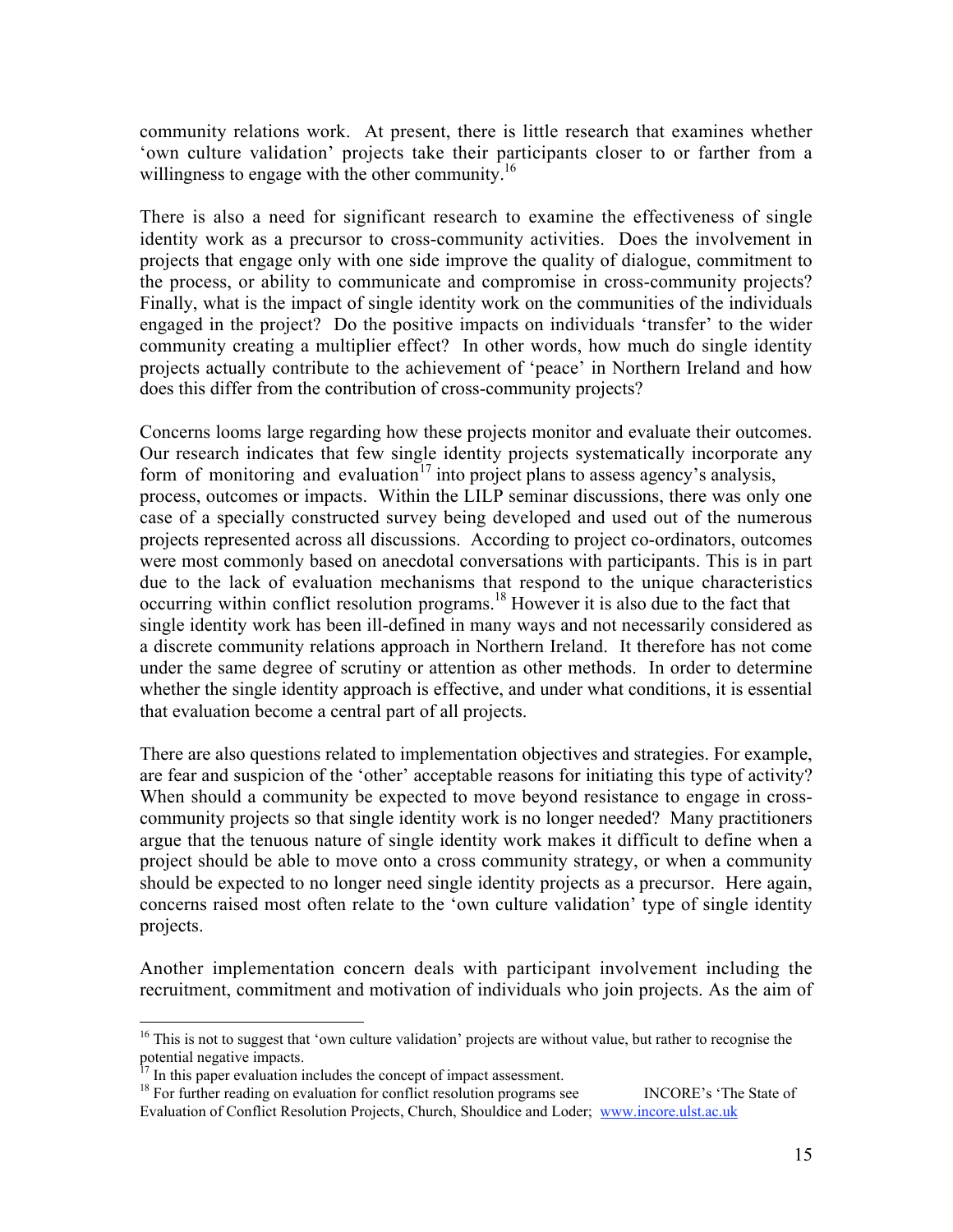single identity work is to engage those who would not otherwise become involved, the tactics to secure engagement and continued participation vary widely. In one case individuals on the fringes of paramilitary groups were 'forced' to participate in such work. As one participant in this Loyalist single identity project put it, 'I was told to take part and that there was a chance to get away on trips. I did not know what to expect' (Eyben and McGuire, 2001, p. 29). In these cases, problems can arise in terms of maintaining the commitment of those individuals who are at best, unconvinced, about the value of community relations. To counter this, various methods are used to keep participants involved ranging from residential workshops to trips abroad. These methods raise concerns as to the potential validity of their efforts/outcomes. Recruiting a group that is legitimately interested in engaging in single identity discussions around critical issues can be very difficult and as such may lead to suspect outcomes.

Finally, there are questions relating to the identity of practitioner/facilitators in single identity groups. What is the impact of a facilitator whose identity is different from the group? The identity of the facilitator, in terms of background, nationality, experience, age, gender and most importantly perceived community affiliation have not been studied in relation to their ability to 'successfully' engage in this work. Generally the Northern Irish experience indicates that having a facilitator from the 'other' community is unproblematic, and indeed can add a new dimension to the work. That said, to the authors' knowledge, studies involving the implications of the facilitator's identity have not been conducted and these assertions are based solely on practitioner experiences. However, other contexts such as the work of the Israel/Palestine Centre for Research and Information  $(IPCRI)^{19}$  in Israel/Palestine indicates that it is essential to success that the facilitator is of the same identity as the group.

This issue can have an impact on both the potential success of the program as well as personally on the facilitators. One facilitator described his involvement in a recent project as follows,

I felt continually challenged in the early days of the project. I never felt threatened though I did feel uncomfortable…as the only person perceived to come from a Nationalist background – this was a constant point of reference for the group. (Eyben and McGuire, 2001, p. 37)

In addition to the aforementioned issues, this needs to be systematically investigated in order to gather the evidence required to substantiate the methods being utilised. Without demonstration of value through research and outcome data, single identity practitioners will not be able to uphold their assertions of efficacy as an approach toward improved community relations. Notwithstanding the range and significance of these challenges, single identity projects continue to be supported in Northern Ireland. It is not the authors' intent to recommend otherwise, but rather to encourage that further discussion and

<sup>&</sup>lt;sup>19</sup> IPCRI, founded in Jerusalem in 1988, is the only joint Palestinian-Israeli public policy think-tank in the world. It is devoted to developing practical solutions for the Israeli-Palestinian conflict, www.ipcri.org. IPCRI was involved in reflecting on their practice of uni-national work and the parallels and differences between this and single identity work, in a visit to Northern Ireland during LILP, at INCORE in October/November 2001.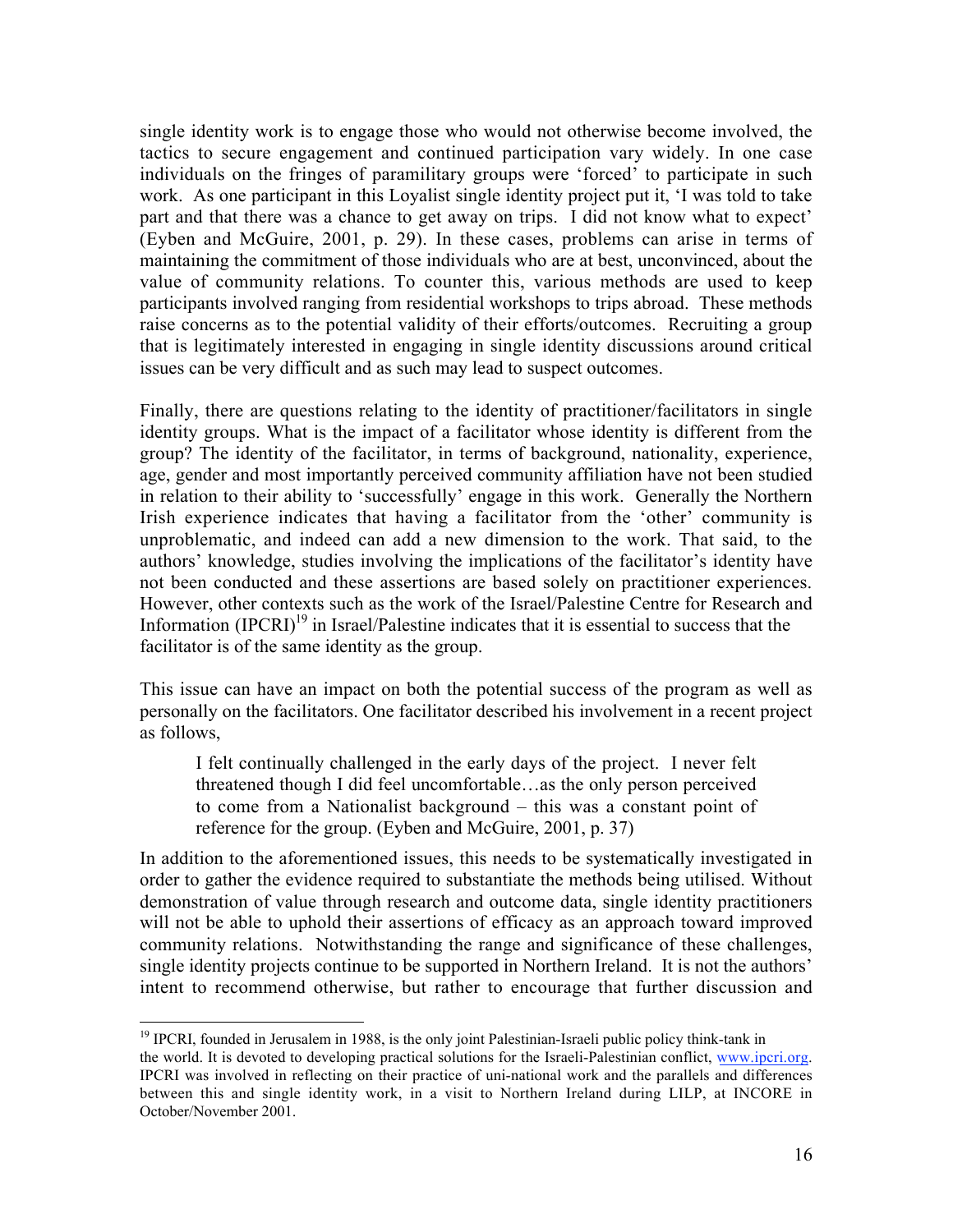scholarly attention be devoted to these issues. It is our belief that further examination of these critical practice questions is necessary.

#### **Conclusion**

As part of the legacy created by sectarian conflict in Northern Ireland, it is common for individuals to go about their daily lives without ever engaging in substantial contact with members from a community other than their own. This societal division has created tremendous need for community relations work in Northern Ireland. Initiatives aimed at overcoming divisions in Northern Ireland traditionally drew from the underlying assumptions of the Contact Hypothesis and were guided by the premise that contact between members of different groups can reduce prejudice through increased knowledge and understanding.

The internecine characteristics of Northern Ireland's sectarian conflict however have posed great challenges to achieving the conditions necessary for productive cross community contact. As a result, community relations practitioners have sought alternative approaches to promoting reconciliation whereby the focus is on pursuing activities that are centred within, rather than between, each of the respective communities. While the dilemma still stands regarding whether "separation or sharing" (Boyle & Hadden, 1994) represents the most viable strategy in this society, single identity work is being increasingly employed as an approach toward communal reconciliation.

Working from an intra-cultural framework, single identity initiatives work with groups comprised of individuals who are affiliated with one side of the divide in Northern Ireland, whether Catholics or Protestants. As with most approaches that focus their energies inwardly, single identity work faces serious challenges, not the least of which deals with the fundamental question of its outcome efficacy. Proponents of this methodology argue that it serves as a primary way toward peace in this society. Traditionalists in peacebuilding and conflict resolution on the other hand argue against its lack of focus on cross-community dialogue and engagement.

Rather than an either/or proposition, the answer perhaps best lies in 'pursuing both single-identity work within specific communities as well as well planned and sustained cross-community contact in order to explore and examine their fears, anxieties, and perceptions' (Connolly, 1999, p.171). This paper has attempted to identify some of the critical issues related to single identity work as an approach toward conflict resolution in Northern Ireland. It is clear that many questions need to be addressed in subsequent research. As an exploratory introduction, this paper was intended to go some way towards further informing the debate.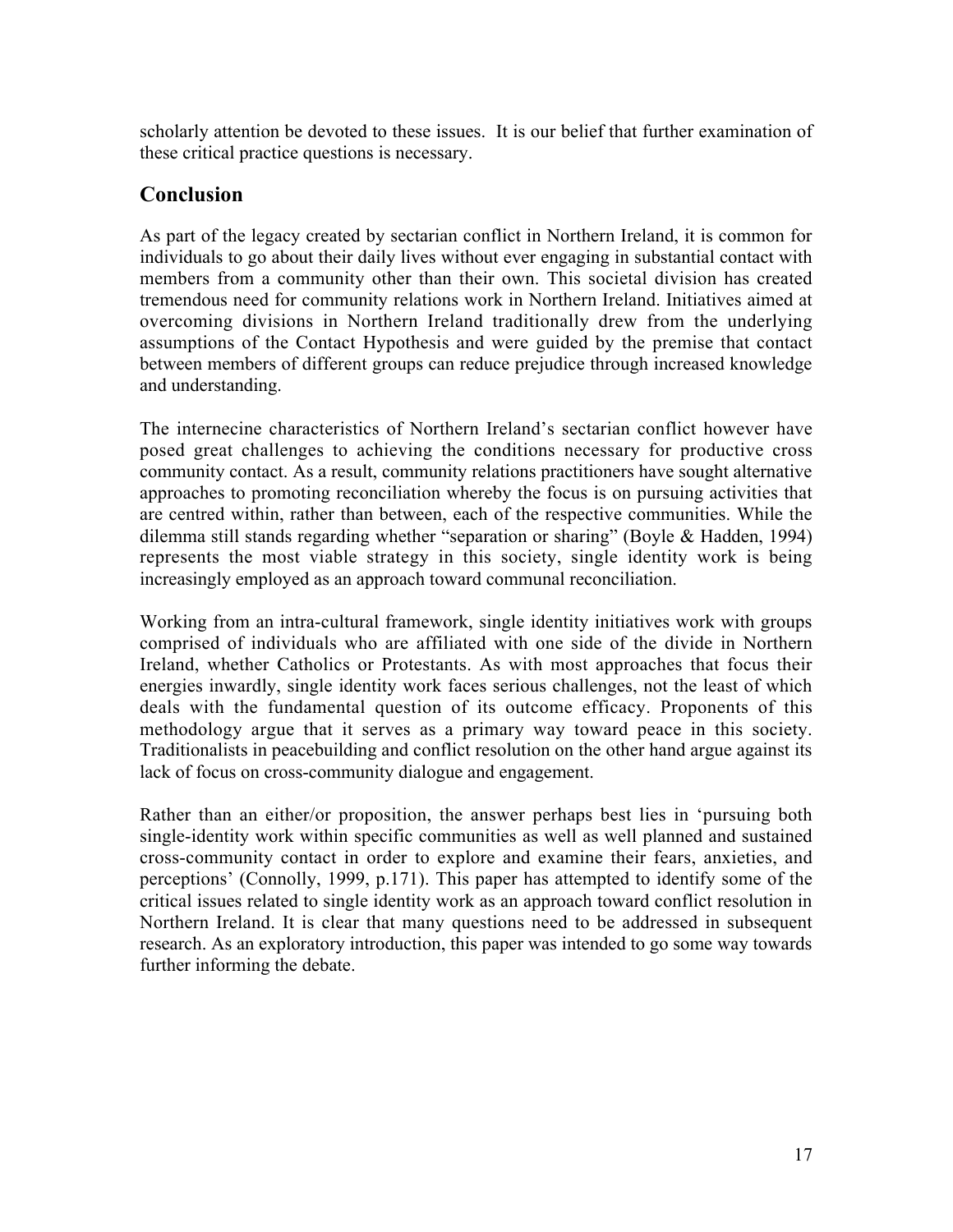#### *Authors:*

Cheyanne Church is the Director of the Policy and Evaluation Unit at INCORE, Derry/Londonderry, Northern Ireland, a Monitor for the Parades Commission, Belfast and a member of the International Advisory Group for the Reflecting on Peace Practice Project, Cambridge, USA.

Anna Visser is an MA graduate of the University of Birmingham. Project Officer on the Local International Learning Project (LILP) at the United Nations University – International Conflict Research (INCORE) during 2001/2002, and now working for the Institute for British-Irish Studies in Dublin.

Laurie Johnson, PhD, is Associate Professor and Director of Graduate Programs in Counselling at Hofstra University, Hempstead, New York and served as 2001-2002 Sheelagh Murnaghan Visiting Professor at Queens University, Belfast, Northern Ireland and Faculty Intern at UNU/INCORE, Derry/L'derry, Northern Ireland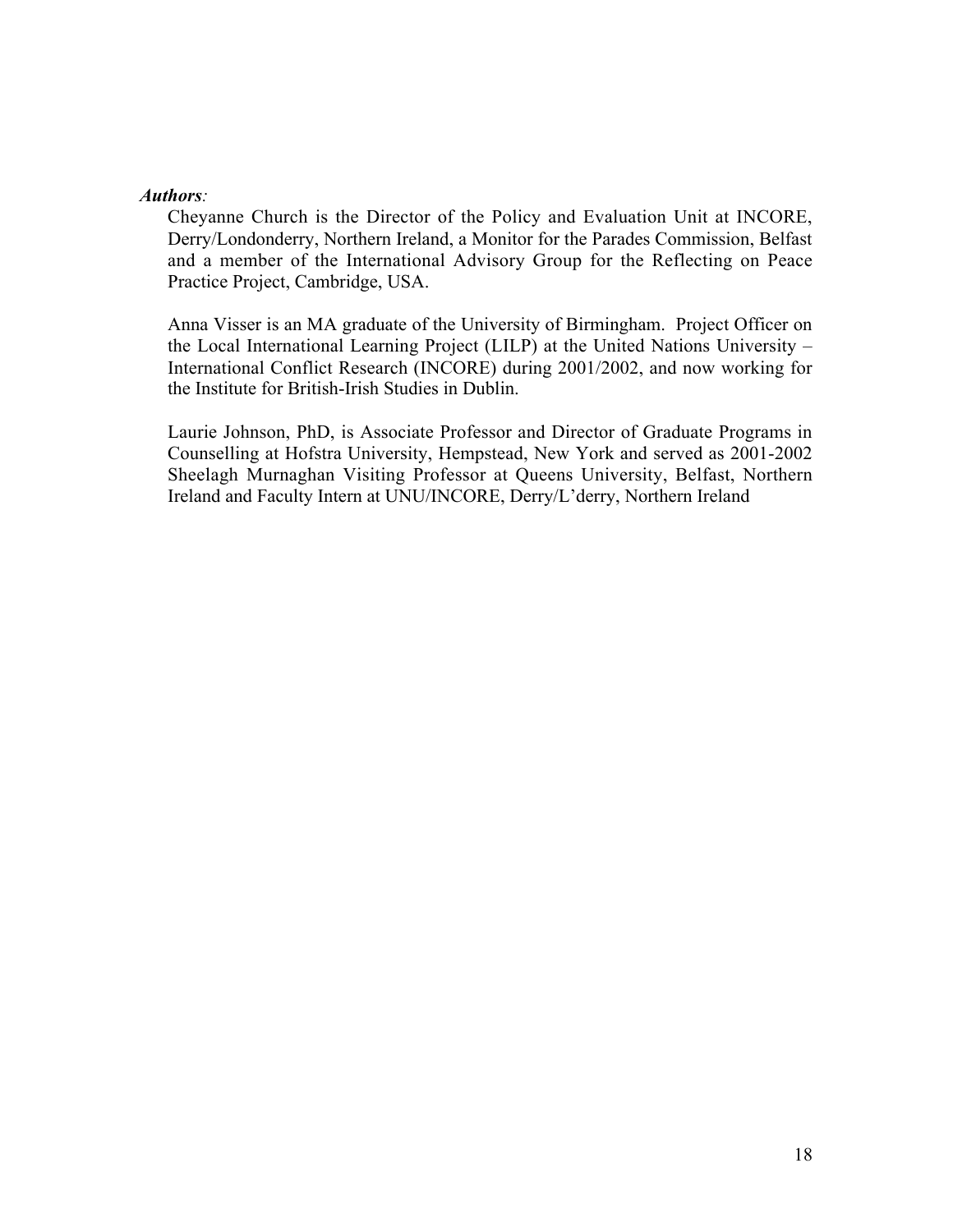## **References**

Allport, G. (1954) *The Nature of Prejudice*. Addison-Wesley: Cambridge, MA

Amir, Y. (1969) "Contact Hypothesis in Ethnic Relations", *Psychological Bulletin.* 1969, 71: 319-42

Bowcott, O. (12 April 2001) "Protestant Majority Predicted to Fall Sharply" *The Guardian*

Boyle, K. and Hadden, T. (1994) *Northern Ireland: The Choice*. Penguin Books: London

Brewer, M. and Miller, N. (1996) *Intergroup Relations*. Open University Press: Buckingham

Brown, R. (2000) *Group Processes: Dynamics within and Between Groups*. Blackwell Publishers: Oxford

Cairns, E. (1994) *A Welling up of Deep Unconscious Forces*. Centre for the Study of Conflict: Coleraine

Cairns, E. (2000) "The Role of the Contact Hypothesis in Peacemaking in Northern Ireland: From Theory to Reality", The Andre Salama International Workshop for Peace Education

Cairns, E. "The Impact of Peacemaking in Northern Ireland on Intergroup Behaviour", Unpublished Paper

Cairns, S., and Cairns, T. (1995) "Children and Conflict: A Psychological Perspective", in Dunn, S., (ed.) *Facets of the Conflict in Northern Ireland*. Macmillan: London

Church C., and Visser, A. (2001) *Single Identity Work*. INCORE: Derry/Londonderry

Conflict Archive on the Internet (CAIN), www.cain.ulst.ac.uk/events

Connolly, P. (2000) "What now for the Contact Hypothesis: Towards a new research agenda, *Peace, Ethnicity and Education.* 3 (2): 169-193

Darby, J. (1995) "Conflict in Northern Ireland: A Background Essay", www.cain.ulst.ac.uk

Eyben, K., and McGuire, P. (2001) "What Now? A Political Education Project with Young Adults in the Rural Loyalist Community", International Voluntary Service

Fay, M., Morrissey, M., and Smyth, M. (1998) "Mapping Troubles- Related Deaths and Deprivation in Northern Ireland", http://cain.ulst.ac.uk/issues/violence/abs1.htm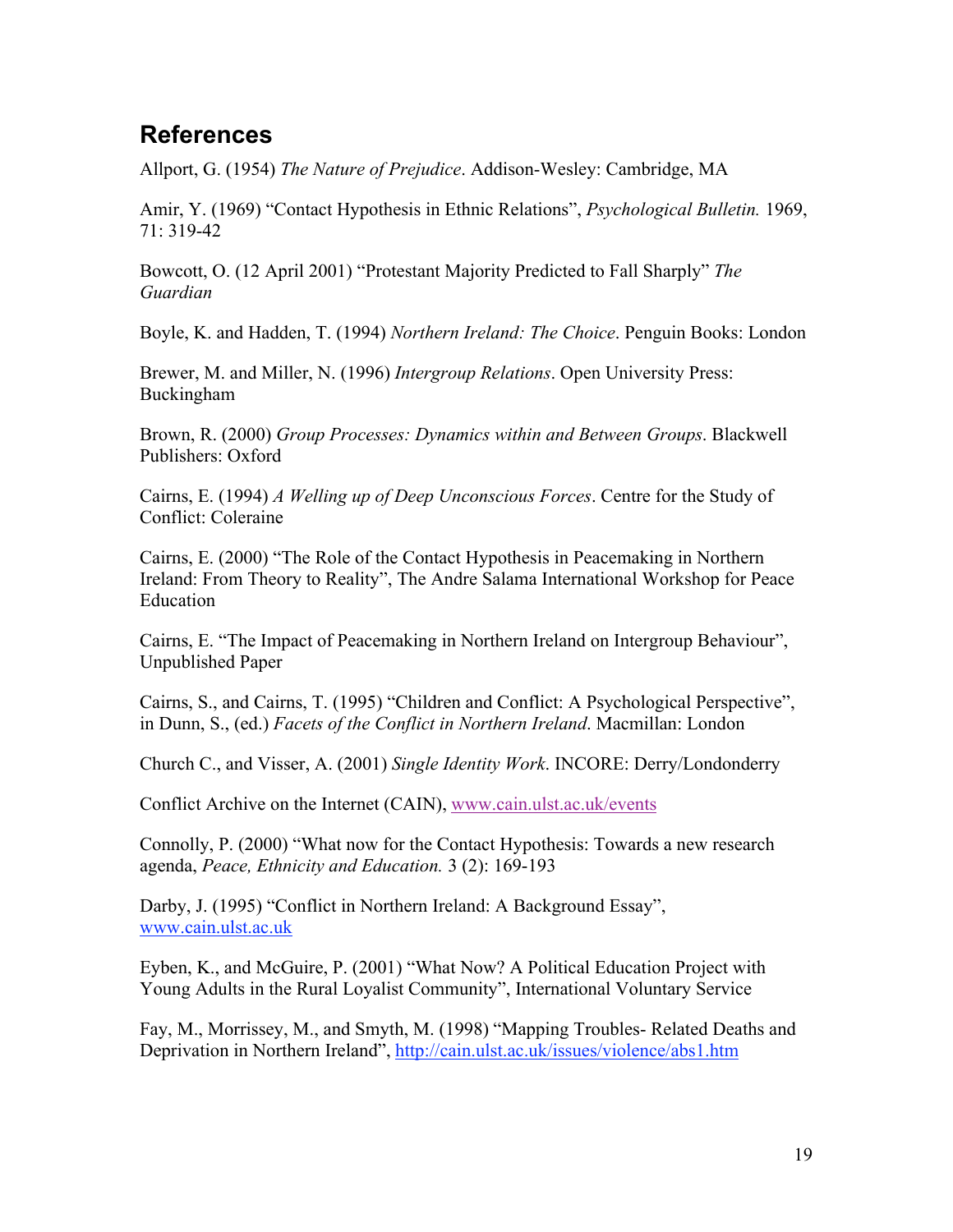Fitzduff, M. (1996) *Beyond Violence*: Conflict Resolution Processes, United Nations University: Tokyo

Fitzduff, M., and O'Hagan, L. "The Northern Ireland Troubles: INCORE Background Paper", www.cain.ulst.ac.uk

Ford, W. S. (1986) Favourable Intergroup Contact may not Reduce Prejudice: Inconclusive Journal Evidence, 1960-1984", *Sociology an Social Research*, 70: 256-268

Frazer, H., and Fitzduff, M. (1994) *Improving Community Relations*. Community Relations Council: Belfast

Hancock, L. (1998) "Northern Ireland: Troubles Brewing", www.cain.ulst.ac.uk

Hewstone, M., and Brown, R. "Contact is not Enough: An Intergroup Perspective on the 'Contact Hypothesis'" in Hewstone, M., and Brown R. (1986) *Contact and Conflict in Intergroup Encounters*. Basil Blackwell: Oxford

Hughes, J., and Donnelly, C. (1998) *Single Identity Community Relations*. University of Ulster: Jordanstown

Hughes, J., and Knox. (1997) "For Better or Worse? Community Relations Initiatives in Northern Ireland", *Peace and Change*, 22: 330-355

Leichty, J and Clegg, C., (2000) *Moving Beyond Sectarianism: Religion, Conflict and Reconciliation in Northern Ireland*. The Columbia Press: Dublin

McCarthy, C., and Fitzduff, M., 'Contact Triangle Model'

Northern Ireland Life and Times, www.ark.ac.uk/nilt/

Pettigrew, T. F., (1997) Generalised Intergroup Contact Effects or Prejudice, *Personality and Social Psychology Bulletin*. 23 (2): 173-185

Pettigrew, T. "The Intergoup Contact Hypothesis Reconsidered" in Hewstone, M., and Brown R. (1986) *Contact and Conflict in Intergroup Encounters*. Basil Blackwell: Oxford.

Ryan, S. (1995) "Peace-building and Conflict Transformation", www.colorado.edu

Smyth, M. (1998) "Half the Battle: Understanding the impact of the Troubles on Children and Young People", INCORE: Derry/Londonderry

Sutton, M. (1999) *An Index of Deaths from the conflict in Ireland*, Beyond the Pale Publications: Belfast